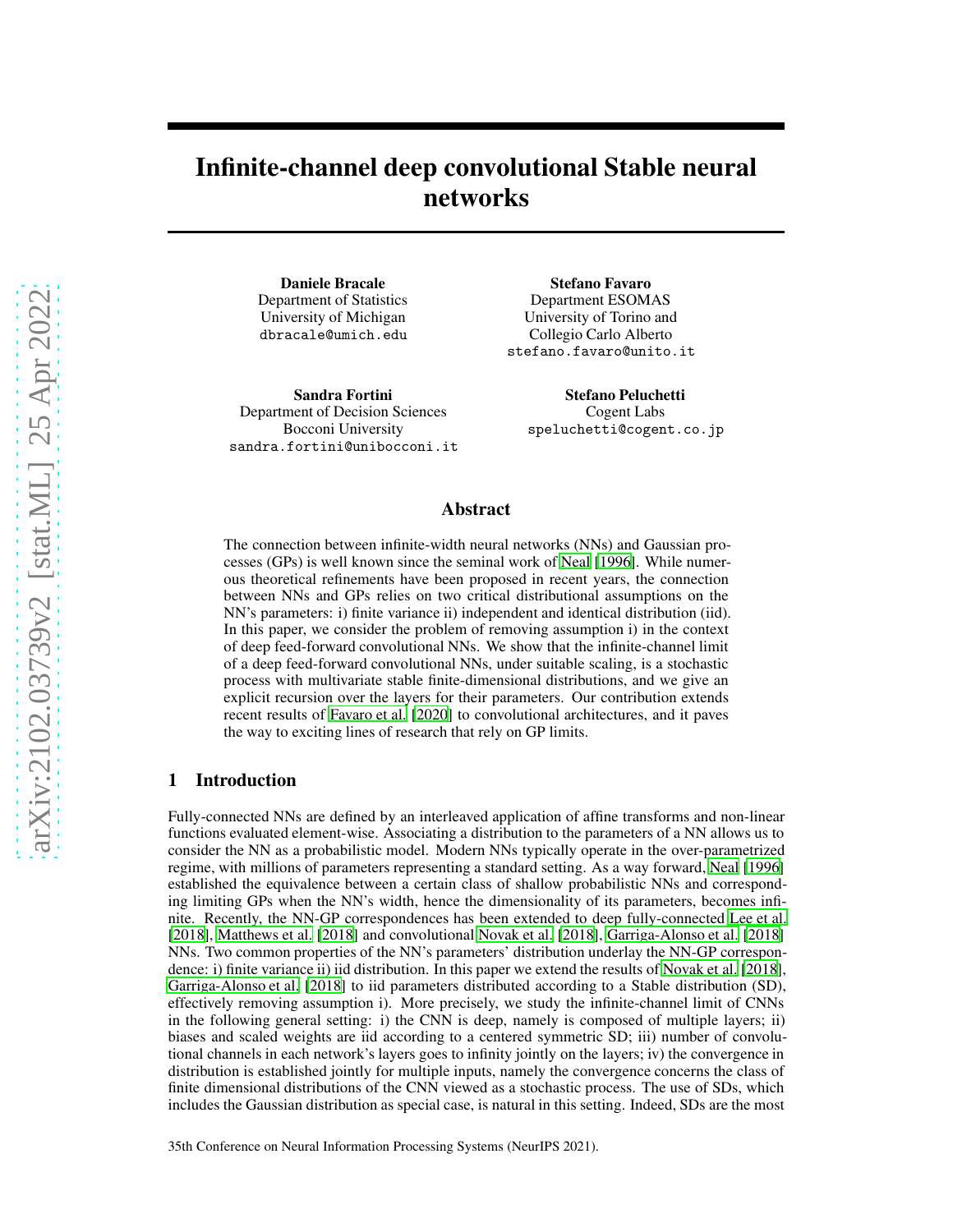general distribution class toward which infinite sums of iid random variables can converge in law [Samoradnitsky and Taqqu](#page-4-5) [\[1994\]](#page-4-5). Through this paper we define a deep CNN (DCNN) of the form  $f^{(1)} = W^{(1)} * x + b^{(1)}$  and  $f^{(l)} = W^{(L)} * \phi(f^{(l-1)}) + b^{(l)}$  for  $l = 2, ..., L$ , where l indexes the L layers,  $\{W^{(l)}\}_{l=1}^L$  are the weights,  $\{b^{(l)}\}_{l=1}^L$  are the biases and  $\phi$  is an activation function. We show that the infinite-channel limit of the DCNN, under suitable scaling on the weights, is a stochastic process whose finite-dimensional distributions are multivariate SDs [Samoradnitsky and Taqqu](#page-4-5) [\[1994\]](#page-4-5). This process is referred to as the convolutional stable process (CSP). Our result contributes to the theory of DCNNs, and it paves the way to extend the research directions that rely on Gaussian infinite wide limits.

The paper is structured as follows. Section [2](#page-1-0) introduces the notation and definitions. In Section [3](#page-1-1) we define a DCNN jointly on  $K$  distinct inputs and we specify the distribution assumptions on the model parameters. In Section [4](#page-2-0) we compute the limiting distributions jointly over  $K$  inputs and we establish the distribution, again over  $K$  inputs, arising from the projection of all spatial features to a single output vector (i.e. a readout layer). In Section [5](#page-3-1) we conclude.

### <span id="page-1-0"></span>2 Notation and definitions

Denote:  $[n]$  the set  $\{1,\ldots,n\}$   $\forall n \in \mathbb{N}$ ; fixed a size  $S \in \mathbb{N}$ , an S-tensor of dimension  $\mathbf{D}_S :=$  $D_1 \times \cdots \times D_S$  (where  $D_j \in \mathbb{N} \ \forall j \in [S]$ ), is an element  $A \in \mathbb{R}^{\mathbf{D}_S}$ ;  $[\mathbf{D}_S] := [D_1] \times \cdots \times [D_S]$ ;  $|\mathbf{D}_S| := \prod_{s=1}^S D_s$ ;  $A_d \in \mathbb{R}$  (where  $d = (d_1, \dots, d_S) \in [\mathbf{D}_S]$ ) is the component of A at position d; the norm  $||A||^{\alpha} = \sum_{d \in [\mathbf{D}_S]} A_d^{\alpha}$ ;  $A_{(d_1,:)}$  is the  $(S-1)$ -tensor of dimension  $1 \times D_2 \times \cdots \times$  $D<sub>S</sub>$  consisting on the  $d<sub>1</sub>$ -th position of the first dimension of A and all the other positions of A; an integral in  $d(A_{\{d\in[\mathbf{D}_S]\}})$  is an integral in the flattened tensor A, i.e. with  $|\mathbf{D}_S|$  variables of integration;  $\mathbb{1}_{(\mathbf{D}_S)}$  is the tensor of all 1s in  $\mathbb{R}^{\mathbf{D}_S}$  and  $\mathbb{1}_{(\mathbf{D}_S)}[d]$  the one with 1 in the d-th entry and zero otherwise; let  $A, B \in \mathbb{R}^{\mathbf{E}_S}, A \otimes B = \sum_{e \in [\mathbf{E}]} A_e B_e \in \mathbb{R}$  is the *Frobenius product*; let  $(A, B) \in$  $\mathbb{R}^{\mathbf{D}_S \times \mathbf{E}_{S'}} \times \mathbb{R}^{\mathbf{E}_{S'}}$ ,  $A \square_{\diamondsuit} B \in \mathbb{R}^{\mathbf{D}_S}$  is called *square product under*  $\diamondsuit$  (where  $\diamondsuit$  operates within tensors of the same size into R, e.g. the Frobenius product), where each position  $d \in [\mathbf{D}_S]$  of  $A \boxdot_{\diamondsuit} B$  is  $A_{(d,:)} \diamondsuit B \in \mathbb{R}$ ;  $\boxdot$  is simply  $\boxdot_{\diamondsuit}$  and called *square product*; let  $(A, B) \in \mathbb{R}^{\mathbf{D}_S} \times \mathbb{R}^{\mathbf{E}_{S'}}$ ,  $A \triangle B = (AB_b)_{\{b \in [E_{S'}]\}} \in \mathbb{R}^{D_S \times E_{S'}}$  is called *bias product*. When we specify some dimensions over an operation, it means that the operation is applied through *all dimensions except for* the specified ones, e.g. in  $\Box$ ,  $\Box$  is applied through all dimensions except for dimensions P and K. When dimensions are under the operation, the operation is applied *only to the specified dimensions*; A ∼  $\text{St}_{\textbf{D}_S}(\alpha, \Gamma)$  indicates that the corresponding flattened vector has characteristic function  $\varphi_A(t) :=$  $\mathbb{E}[e^{\tilde{i}t\otimes A}] = \exp\{-\int_{\mathbb{S}^{|D_S|-1}} |t\otimes s|^{\alpha}\Gamma(\mathrm{d} s)\}\$  for all  $t \in \mathbb{R}^{\mathbf{D}_S}$ , where  $\Gamma$  is a spectral measure on

<span id="page-1-1"></span> $\mathbb{S}^{|\mathbf{D}_S|-1} = \{z \in \mathbb{R}^{|\mathbf{D}_S|} : ||z|| = 1\}$  (more details on "SM: Stable random variables").

### 3 Stable convolutional networks

**Shallow CNN.** The input to a convolution is a tensor  $x \in \mathbb{R}^{C \times P_S}$  where S is the number of spacial dimensions,  $P_s$  is the size of the s-th spacial dimension  $\forall s \in [S]$  and C is the number of channels. The defining property of a convolution is that the same collection of filters (weights) is applied to multiple patches extracted from the input tensor  $x$ . The filter size must thus agree with the extracted patches sizes. There is great flexibility in defining the specific details of a given convolutional transform, including its striding, padding, and dilation characteristics. See [Dumoulin and Visin](#page-3-2) [\[2016\]](#page-3-2) for a comprehensive account. In this paper we consider the following general setting. We define the filters  $W \in \mathbb{R}^{C' \times C \times G_S}$  where  $G_s \leq P_s$  and the equality makes the network a S-dimensional fully connected NN) is the filter size across the s-th space dimension  $\forall s \in [S]$  and C' is the number of output channels. We also define a bias term  $b \in \mathbb{R}^{C'}$ . A convolution transform over x results in an output tensor  $y \in \mathbb{R}^{C' \times P'_{S}}$  where  $P'_{s}$  is the size of the s-th spacial output dimension.  $P'_{s}$  depends on both  $P_s$  and on the convolution characteristics. We write  $y = W * x + b$ , where the product  $*$  is defined as follows. A patch extracted from x at output position p is  $x_{\star p} \in \mathbb{R}^{C \times G_S}$ ,  $x_{\star p} = x_{1:C, \star p}$ where  $\star : p \mapsto \star p$  is a function that depends on the moving window chosen in the structure and returns the positions of x associated with the corresponding output position  $p$ . When extraction happens outside of x, i.e. when an input position i is such that  $i < 1$  or  $i > P$ , the padded values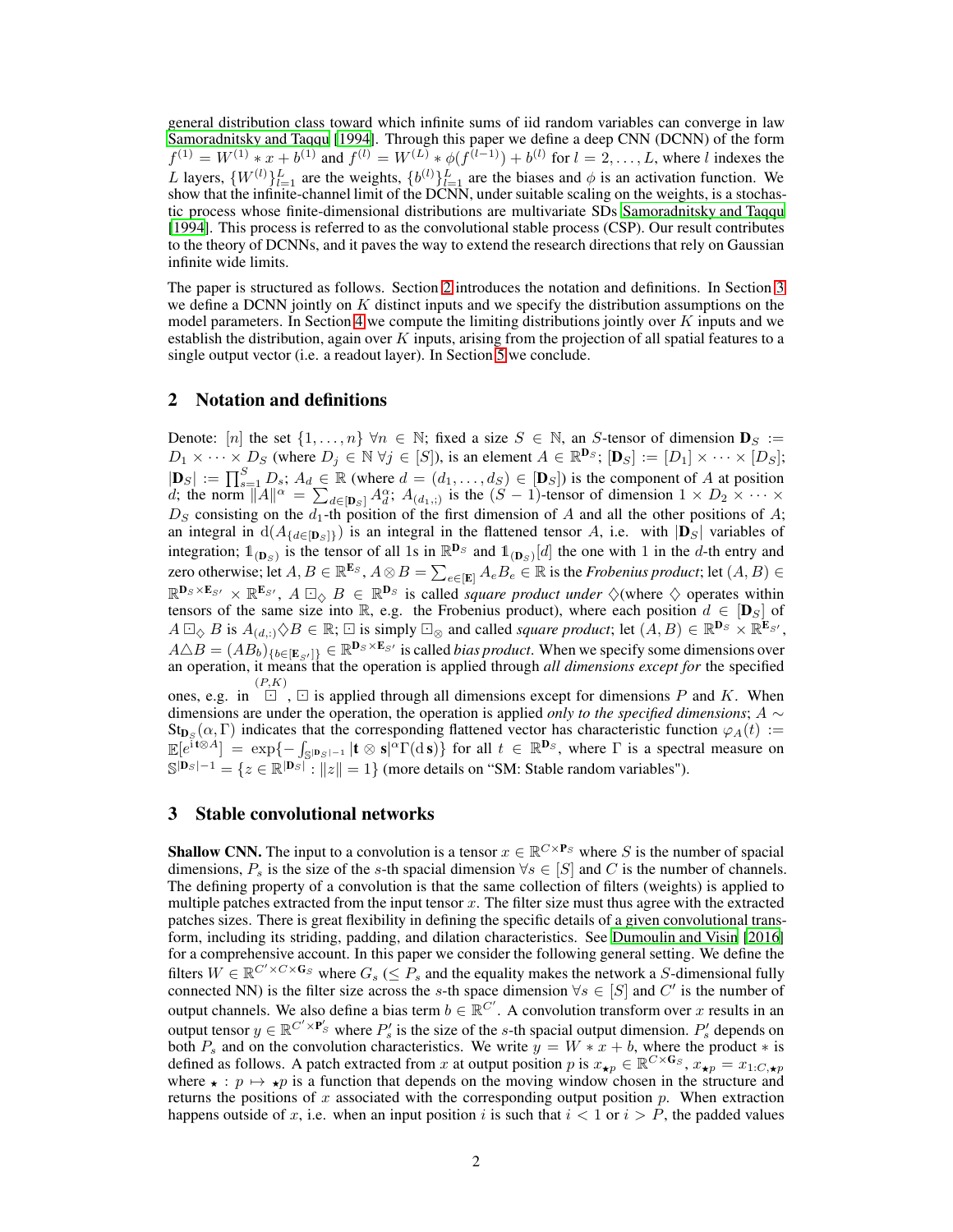(often a constant) are taken as input. The convolution transform at output position  $p$  is thus given by  $y_p = Wx_{\star p} + b \in \mathbb{R}^{C'}$ . Finally  $y \in \mathbb{R}^{C'}$  is obtained by stacking  $y_p$  over the  $\mathbf{P}'_S$  output positions, i.e. the NN can be rewritten as

<span id="page-2-4"></span><span id="page-2-1"></span>
$$
y = [Wx_{\star p} + b]_{\{p\}}\tag{1}
$$

**DCNN with K inputs.** We extend the definition [\(1\)](#page-2-1). A DCNN is defined by multiple layers of convolutional transforms followed by the application of an element-wise activation function  $\phi$ . We consider the case where all layers have the same number of channels  $C^{(1)} = \cdots = C^{(L)} = C$ . Define  $\mathbf{P}^{(l)} = \mathbf{P}_{S^{(l)}}^{(l)}$  $S^{(l)}_{S^{(l)}}$  for  $l \in [L] \cup \{0\}$  and  $\mathbf{G}^{(l)} = \mathbf{G}_{S^{(l-1)}}^{(l)}$  for  $l \in [L]$ . Consider K inputs  $x^{(k)} \in [L]$  $\mathbb{R}^{C^{(0)} \times \mathbf{P}^{(0)}}, k \in [K]$  and define  $x^{(1:K)} = (x^{(1)}, \dots, x^{(K)})^T \in \mathbb{R}^{C^{(0)} \times \mathbf{P}^{(0)} \times K}$ . For each  $x^{(k)}$  the convolutional structure remains constant, that is the filters and the bias terms do not depend on  $k$ . Since they do not even depend on the positions, a DCNN of  $L$  layers with with  $K$  inputs can be defined as follows

<span id="page-2-2"></span>
$$
\begin{cases}\nf^{(0)(1:K)} = x^{(1:K)} & \in \mathbb{R}^{C^{(0)} \times \mathbf{P}^{(0)} \times K} \\
f^{(1)(1:K)} = f^{(l)}(x^{(1:K)}) = W^{(1)} \stackrel{(\mathbf{P}^{(1)}, K)}{\Box} x_{\star}^{(1:K)} + b^{(1)} \triangle 1_{(\mathbf{P}^{(1)} \times K)} & \in \mathbb{R}^{\infty \times \mathbf{P}^{(1)} \times K} \\
f^{(l)(1:K)} = f^{(l)}(x^{(1:K)}, C) = \frac{1}{C^{1/\alpha}} W^{(l)} \stackrel{(\mathbf{P}^{(l)}, K)}{\Box} \phi(f_{\star}^{(l-1)(1:K)}) \\
\quad + b^{(l)} \triangle 1_{(\mathbf{P}^{(l)} \times K)} & \in \mathbb{R}^{\infty \times \mathbf{P}^{(l)} \times K}\n\end{cases}
$$
\n(2)

where the last holds for  $l = 2, ..., L$  and where  $\alpha \in (0,2]$ ,  $W^{(l)} \in \mathbb{R}^{\infty \times C^{(l-1)} \times G^{(l)}}$ ,  $b^{(l)} \in \mathbb{R}^{\infty}$  for each  $l \in [L]$ , and  $x^{(1:K)}_{\star} = [x^{(k)}_{\star p^{(1)}}]_{\{(p^{(1)},k)\in[\mathbf{P}^{(1)}\times K]\}} \in \mathbb{R}^{C^{(0)}\times \mathbf{G}^{(1)}\times \mathbf{P}^{(1)}\times K}$ and  $f_{\star}^{(l-1)(1:K)} = [f_{\star n^{(l)}}^{(l-1)(k)}]$  $\left[\mathbf{R}^{(l-1)(k)}\right]_{\{(p^{(l)},k)\in[\mathbf{P}^{(l)}\times K]\}} \in \mathbb{R}^{C^{(l-1)}\times\mathbf{G}^{(l)}\times\mathbf{P}^{(l)}\times K}$  for  $l=2,\ldots L$ , where  $f_{\pm n^{(l)}}^{(l-1)}$  $\star_{p^{(l)}}^{(l-1)} := f_{(1:C^{(l)}}^{(l-1)}$  $\mathcal{L}(l-1)$ <br>  $(1:C^{(l-1)},\star p^{(l)})$  ∈  $\mathbb{R}^{C^{(l-1)}\times G^{(l)}}$  is a patch extracted from  $f^{(l-1)}$  at output position  $p^{(l)} \in [\mathbf{P}^{(l)}]$ . We defer to "SM: the patch operator" for a more detailed explanation.

Assumptions on the parameters and on the activation function.

<span id="page-2-3"></span>**H1)** 
$$
\forall l \in [L], c^{(l)} \ge 1, g^{(l)} \in \mathbf{G}^{(l)}
$$
:  $W_{(c^{(l)}, c^{(l-1)}, g^{(l)})}^{(l)} \stackrel{\text{iid}}{\sim} \text{St}(\alpha, \sigma_w)$  *iid*  $b_{c^{(l)}}^{(l)} \stackrel{\text{iid}}{\sim} \text{St}(\alpha, \sigma_b)$  (3)  
\n**H2)**  $\phi : \mathbb{R} \to \mathbb{R}$  with finite discontinuities:  $\forall s \in \mathbb{R} |\phi(s)| \le a + b|s|^{\beta}$  some  $a, b > 0$  and  $\beta < 1$  (4)

### <span id="page-2-0"></span>4 Main theorems: infinitely wide limits

We study the limiting distribution of  $f^{(l)(1:K)} = f^{(l)}(x^{(1:K)}, C)$  as  $C \to \infty$ ,  $\forall l \in [L]$ . Let  $f_{\infty}^{(l)(1:K)} \in \mathbb{R}^{\infty \times P^{(l)} \times K}$  be this limit (i.e. the joint limit random variable over all (infinite) channels, positions and inputs). By the Cramér-Wold theorem it is sufficient to prove the large C asymptotic behavior of any linear combination of  $f_{(c_0(1), Y)}^{(l)(1:K)}$  $(c^{(l)}(l), \ldots, c^{(l)})$ 's (see, e.g. [Billingsley](#page-3-3) [\[1999\]](#page-3-3) for details), where  $f_{(c^{(l)}\,\cdot)}^{(l)(1:K)}$  $(c^{(l)}(l), c^{(l)})$  is the  $c^{(l)}$ -th channel of  $f^{(l)(1:K)}$ , and, from [\(2\)](#page-2-2), it can be rewritten as

<span id="page-2-5"></span>
$$
\begin{cases}\nf_{(c^{(1)},:)}^{(1)(1:K)} = W_{(c^{(1)},:,:)}^{(1)} \overset{\text{(P}^{(1)},K)}{\otimes} x_{\star}^{(1:K)} + b_{c^{(1)}}^{(1)} 1_{(\mathbf{P}^{(1)} \times K)} \in \mathbb{R}^{\mathbf{P}^{(1)} \times K} \\
f_{(c^{(1)},:)}^{(l)(1:K)} = \frac{1}{C^{1/\alpha}} W_{(c^{(l)},:,:)}^{(l)} \overset{\text{(P}^{(l)},K)}{\otimes} \phi(f_{\star}^{(l-1)(1:K)}) + b_{c^{(l)}}^{(l)} 1_{(\mathbf{P}^{(l)} \times K)} \in \mathbb{R}^{\mathbf{P}^{(l)} \times K}, l = 2, \dots, L\n\end{cases}
$$
\n(5)

Note: fully connected NNs are special cases when  $P^{(l)} = 1 \ \forall l \in [L] \cup \{0\}$  and the patch extraction corresponds to the whole input for each convolutional transform. Thus we prove: Theorem [1](#page-3-4) by fixing  $c^{(L)} \geq 1, l \in [L]$  and computing the limit distribution of  $f_{(c^{(1)}, 1)}^{(l)(1:K)}$  $\sum_{(c^{(1)};i)}^{(t)(1:K)}$  as  $C \rightarrow \infty$  and **Theorem [2](#page-3-5)** by applying the Cramér-Wold theorem. We denoted with  $\stackrel{d}{\to}$ ,  $\stackrel{p}{\to}$  and  $\stackrel{a.s.}{\to}$  respectively the convergence in distribution, in probability and almost surely. Our proof is an alternative to the Strong Law of Large Numbers for Stable random variables. The key point of the proof lies in recognizing the exchangeability of the sequence  $(f_{(c(l))}^{(l)(1:K)})$  $(c^{(l)}(l),i)$ <sub> $(c^{(l)},j)$ </sub> which allows us to apply the de Finetti theorem. First, define for each  $l \in [L]$  the function  $\Psi^{(l)} : \mathbb{R}^{\mathbf{P}^{(l)} \times K} \to \mathbb{R}, \Psi^{(l)}(z) := \frac{1}{2} \delta(z / ||z||) + \frac{1}{2} \delta(-z / ||z||)$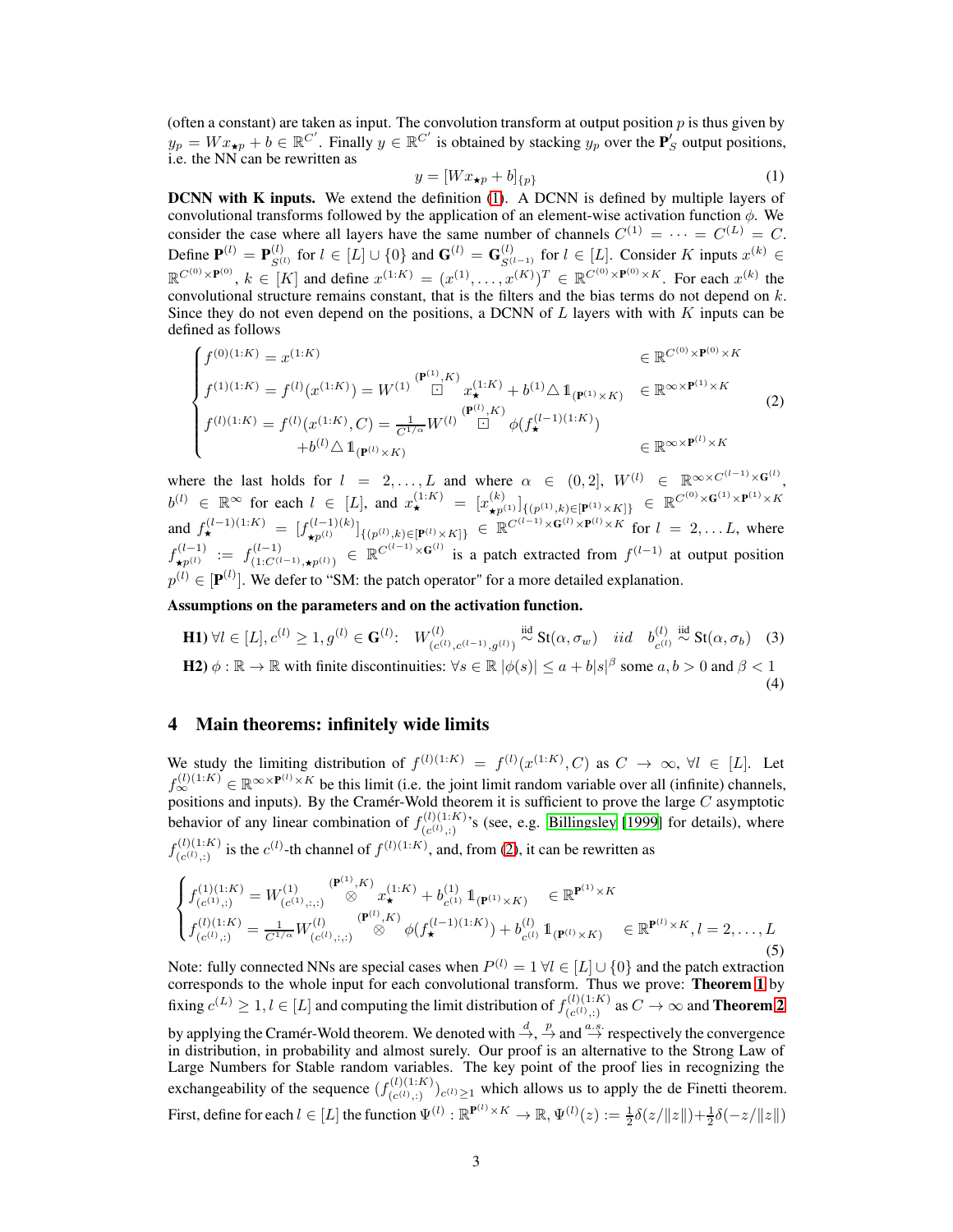if  $z \neq 0$  and 0 otherwise, where  $\delta$  denotes the Dirac delta function. Recall that we don't compute the limit for the layer  $l = 1$ , because  $f_{(c_{1}, c_{1})}^{(1)}$  $C^{(1)(1:K)}_{(c^{(1)},:)}$  is referred only to the  $C^{(0)}$  channels of the input layer.

<span id="page-3-4"></span>**Theorem 1.** *[SM A] For each*  $l = 2, ..., L$ ,  $f_{(c(l) - 1)}^{(l)(1:K)}$  $(c^{(l)}; ...)$  $\stackrel{d}{\rightarrow} f_{\infty(c^{(l)}\cdot)}^{(l)(1:K)}$  $\int_{\infty(c^{(l)}(t),t)}^{(l)(1:K)} \sim St_{\mathbf{P}^{(l)}\times K}(\alpha,\Gamma_{\infty}^{(l)}) \text{ as } C\to\infty,$ *being* Γ (l) <sup>∞</sup> *equal to*

$$
\begin{split} \|\sigma_b\,1_{(\pmb{P}^{(l)}\times K)}\,|^{\alpha}\Psi^{(l)}\Big(\,1_{(\pmb{P}^{(l)}\times K)}\,\Big) + \int \sum_{g^{(l)}\in [\pmb{G}^{(l)}]} \|\sigma_\omega\phi(f_{g^{(l)}})\|^\alpha\Psi^{(l)}\Big(\phi(f_{g^{(l)}})\Big) q^{(l-1)}(\mathrm{d}\,f_{\{g^{(l)}\in [\pmb{G}^{(l)}]\}})\\ \text{where } f_{g^{(l)}}\in \mathbb{R}^{\pmb{P}^{(l)}\times K} \text{ for each } g^{(l)}\in \pmb{G}^{(l)},\, q^{(l-1)} = St_{\pmb{P}^{(l-1)}\times K}(\alpha,\Gamma_\infty^{(l-1)}),\text{ and}\\ \Gamma_\infty^{(1)} = \Gamma^{(1)} = & \|\sigma_b\,1_{(\pmb{P}^{(1)}\times K)}\,|^{\alpha}\Psi^{(1)}\big(1_{(\pmb{P}^{(1)}\times K)}\big)\\ &+ \sum_{(c^{(0)},g^{(1)})\in [C^{(0)}\times \pmb{G}^{(1)}]} \|\sigma_\omega(x_\star^{(1:K)})_{(c^{(0)},g^{(1)})}\|^\alpha\Psi^{(1)}\Big((x_\star^{(1:K)})_{(c^{(0)},g^{(1)})}\Big) \end{split}
$$

<span id="page-3-5"></span>**Theorem 2.** *[SM B] For each*  $l \in [L]$ ,  $f^{(l)(1:K)} = f^{(l)}(x^{(1:K)}, C) \stackrel{d}{\to} f^{(l)(1:K)}_{\infty} \sim$  $\bigotimes_{c^{(l)}=1}^{\infty}$  *St<sub>P</sub>*(*i*)  $\times$  K( $\alpha$ ,  $\Gamma_{\infty}^{(l)}$ ) as  $C\to\infty$ , where the symbol  $\otimes$  denotes the product measure.

**Readout layer on positions.** Fix  $l = L$ . We found that  $f^{(L)(1:K)} \stackrel{d}{\to} f^{(L)(1:K)}_{\infty}$ , i.e. a convergence of a sequence of  $\mathbb{R}^{\infty} \times P^{(L)} \times K$ -valued random variables. To gather information on the positions  $\mathbf{P}^{(L)}$ we consider a linear combination with respect to  $\mathbf{P}^{(L)}$ , i.e. we project the  $\infty \times \mathbf{P}^{(L)} \times K$  dimensional vector  $f^{(L)(1:K)} = f^{(L)}(x^{(1:K)}, C)$  into one  $\infty \times K$  dimensional, and we take the limit as  $C \to \infty$ . For a detailed explanation we defer to the "SM C".

### <span id="page-3-1"></span>5 Conclusions

We showed that an infinite-channel DCNN with scaled Stable parameters defines a stochastic process whose finite-dimensional distributions are multivariate SDs. The finite-dimensional distributions can be evaluated via an explicit recursion over the layers of the NN. We also established the finite-dimensional distributions arising from the NN readout layer. Several interesting theoretical developments are possible. Firstly, the results provided so far constitute the first step in establishing an NTK limit [Arora et al. \[2019\]](#page-3-6) arising from Stable distributed parameters in convolutional architectures. Secondly, all the established convergence results are limited to the finite dimensional distributions of the NN layers. This is not enough to guarantee the convergence of the NN seen as a random function of the input space, i.e. to establish a functional limit. Further effort is thus needed to extend the results of [Bracale et al. \[2021\]](#page-3-7) to the Stable and convolutional setting for  $0 < \alpha < 2$ . Doing so will also provide estimates on the (reduced, compared to the Gaussian case) smoothness proprieties of the limiting stochastic processes. Finally, it is necessary to devise efficient inference algorithms that allows to apply the stochastic processes introduced in this paper to current computer vision problems.

#### References

- <span id="page-3-6"></span>S. Arora, S. S. Du, W. Hu, Z. Li, R. Salakhutdinov, and R. Wang. On exact computation with an infinitely wide neural net. *Advances in Neural Information Processing Systems*, 32, 2019.
- <span id="page-3-3"></span>P. Billingsley. *Convergence of Probability Measures*. Wiley-Interscience, 2nd edition, 1999.
- <span id="page-3-7"></span>D. Bracale, S. Favaro, S. Fortini, and S. Peluchetti. Large-width functional asymptotics for deep gaussian neural networks. In *International Conference on Learning Representations*, 2021.
- <span id="page-3-2"></span>V. Dumoulin and F. Visin. A guide to convolution arithmetic for deep learning. *arXiv preprint arXiv:1603.07285*, 2016.
- <span id="page-3-0"></span>S. Favaro, S. Fortini, and S. Peluchetti. Stable behaviour of infinitely wide deep neural networks. In *International Conference on Artificial Intelligence and Statistics*, pages 1137–1146. PMLR, 2020.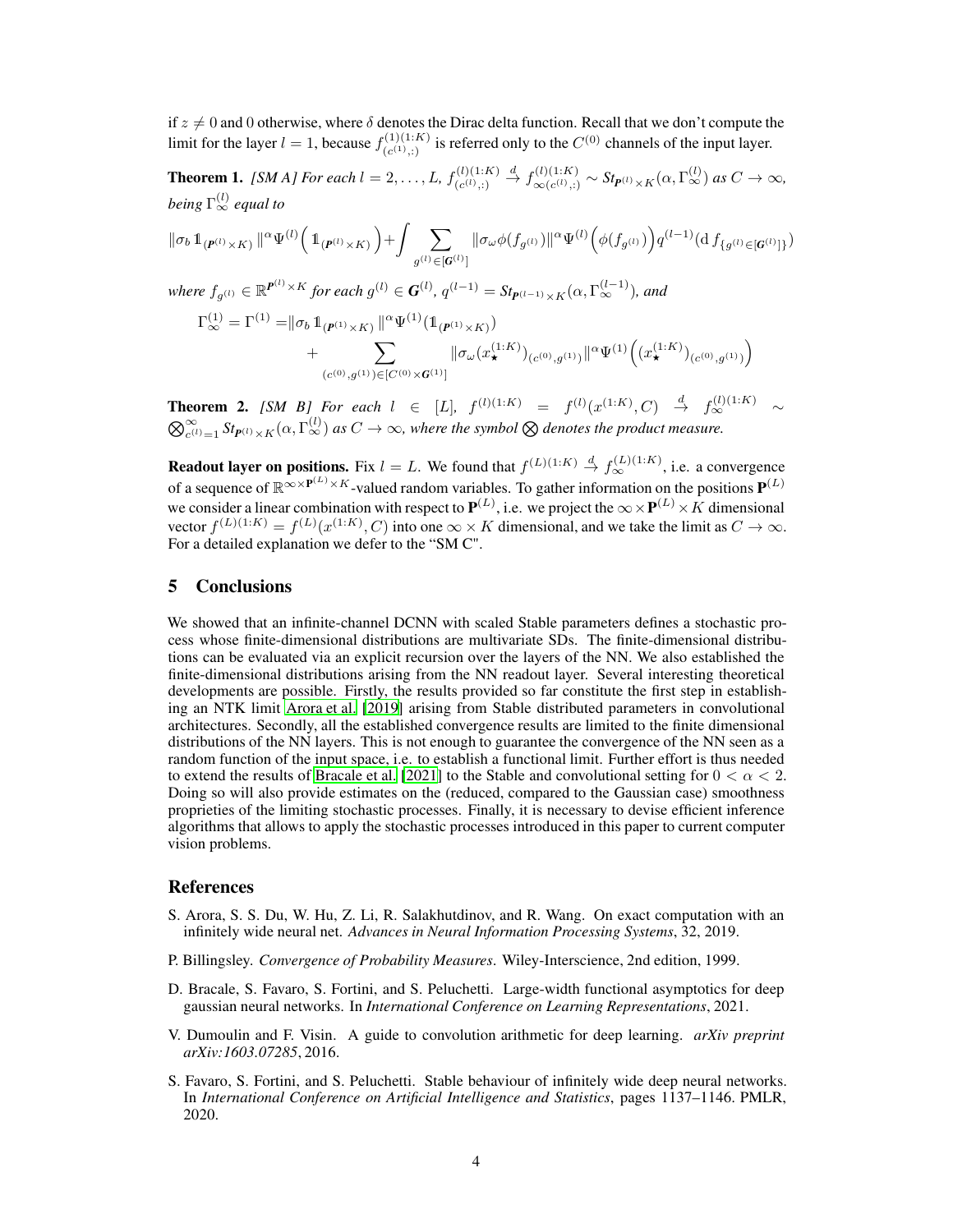- <span id="page-4-4"></span>A. Garriga-Alonso, C. E. Rasmussen, and L. Aitchison. Deep convolutional networks as shallow gaussian processes. In *International Conference on Learning Representations*, 2018.
- <span id="page-4-1"></span>J. Lee, Y. Bahri, R. Novak, S. S. Schoenholz, J. Pennington, and J. Sohl-Dickstein. Deep neural networks as gaussian processes. In *International Conference on Learning Representations*, 2018.
- <span id="page-4-2"></span>A. G. d. G. Matthews, M. Rowland, J. Hron, R. E. Turner, and Z. Ghahramani. Gaussian process behaviour in wide deep neural networks. *arXiv preprint arXiv:1804.11271*, 2018.
- <span id="page-4-0"></span>R. M. Neal. Bayesian learning for neural networks. *Lecture Notes in Statistics*, 1996.
- <span id="page-4-3"></span>R. Novak, L. Xiao, Y. Bahri, J. Lee, G. Yang, J. Hron, D. A. Abolafia, J. Pennington, and J. Sohldickstein. Bayesian deep convolutional networks with many channels are gaussian processes. In *International Conference on Learning Representations*, 2018.
- <span id="page-4-5"></span>G. Samoradnitsky and M. S. Taqqu. *Stable non-Gaussian random processes: stochastic models with infinite variance*. Routledge, 1994.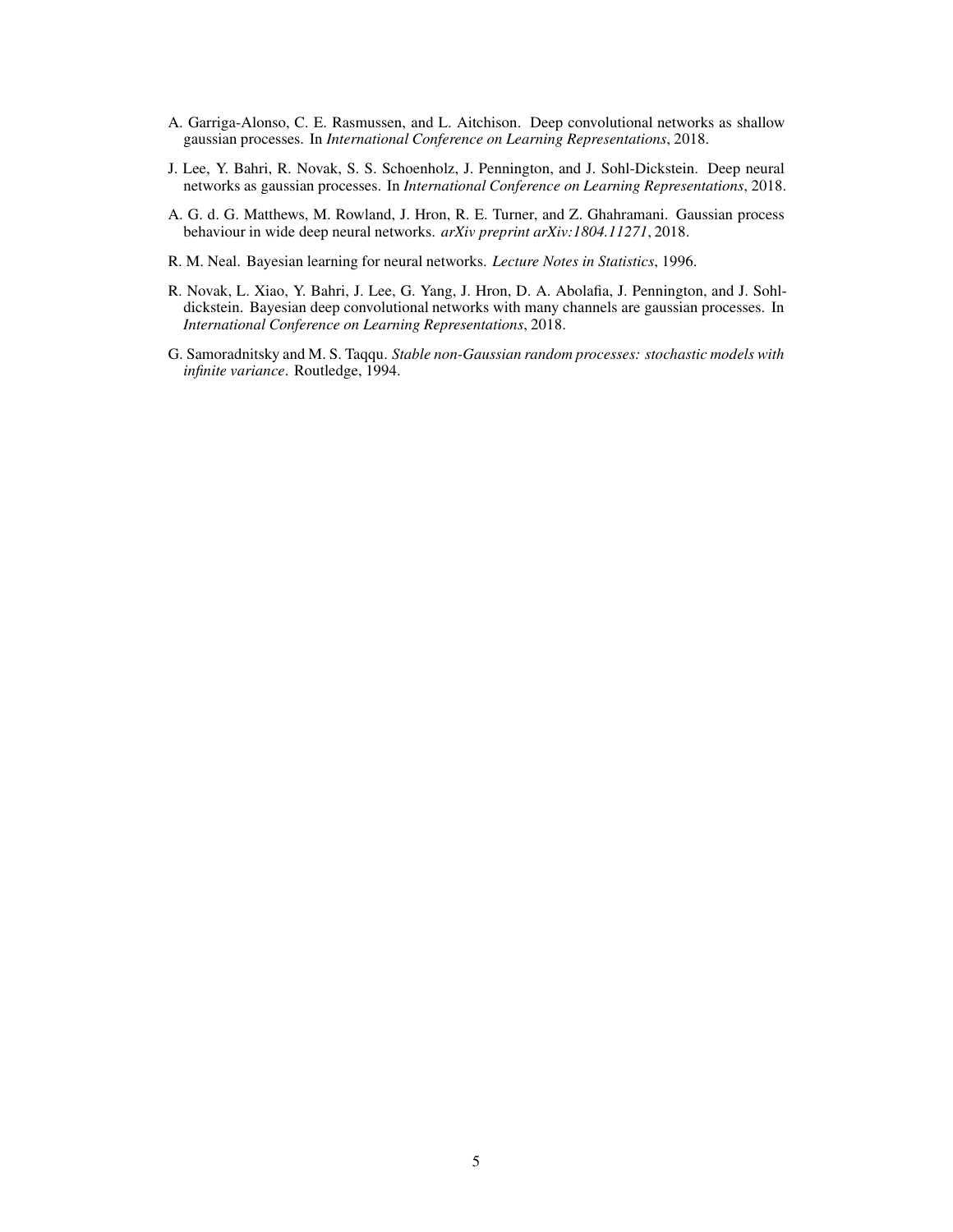### SUPPLEMENTARY MATERIALS

### SM: Stable random variables

Fix  $0 < \alpha < 2$  and  $\sigma > 0$  and define the following distributions.

**Definition 1.** A  $\mathbb{R}$ -valued random variable A is distributed as a SD with index  $\alpha$ , skewness  $\tau \in$  $[-1, 1]$ *, scale*  $\sigma$  *and shift*  $\mu \in \mathbb{R}$ *, and we write*  $A ∼ St(\alpha, \tau, \sigma, \mu)$ *, if the characteristic function is* 

 $\varphi_A(t) = \mathbb{E}[e^{\mathrm{i} t A}] = e^{\psi(t)}, \quad t \in \mathbb{R} \quad \text{ where }$ 

$$
\psi(t) = \begin{cases}\n-\sigma^{\alpha}|t|^{\alpha}[1 + \mathrm{i}\,\tau\tan(\frac{\alpha\pi}{2})\mathrm{sign}(t)] + \mathrm{i}\,\mu t & \alpha \neq 1 \\
-\sigma|t|[1 + \mathrm{i}\,\tau\frac{2}{\pi}\mathrm{sign}(t)\log(|t|)] + \mathrm{i}\,\mu t & \alpha = 1\n\end{cases}
$$

As the property 1.2.16 of [Samoradnitsky and Taqqu \[1994\]](#page-4-5) shows if  $A \sim St(\alpha, \tau, \sigma, \mu)$  with 0 <  $\alpha < 2$  then  $\mathbb{E}[|A|^r] < \infty$  for  $0 < r < \alpha$ , and  $\mathbb{E}[|A|^r] = \infty$  for  $r \ge \alpha$ .

Definition 2. *A* R*-valued random variable* A *is distributed as the symmetric* α*-stable distribution with scale parameter*  $\sigma$ *, and we write*  $A \sim St(\alpha, \sigma)$ *, if it is stable with*  $\tau = \mu = 0$ *, i.e. the characteristic function is*

$$
\varphi_A(t) = \mathbb{E}[e^{\mathrm{i} t A}] = e^{-\sigma^\alpha |t|^\alpha}, \quad t \in \mathbb{R}
$$

By property 1.2.3 of [Samoradnitsky and Taqqu \[1994](#page-4-5)],  $aSt(\alpha, \sigma) = \sigma St(\alpha, |a|\sigma)$  for every  $a \in \mathbb{R}$ . Definition 3. *A* R <sup>D</sup>*-valued random vector* A *is distributed as the symmetric* D*-dimensional* α*-stable* distribution with scale (finite) spectral measure  $\Gamma$  on  $\mathbb{S}^{D-1} = \{z \in \mathbb{R}^D : ||z|| = 1\}$ , and we write  $A \sim St_D(\alpha, \Gamma)$ , if the characteristic function is

$$
\varphi_A(t) = \mathbb{E}[e^{\mathrm{i}\langle t, A \rangle}] = e^{-\int_{\mathbb{S}^{D-1}} |\langle t, s \rangle|^{\alpha} \Gamma(\mathrm{d} s)}, \quad t \in \mathbb{R}^D
$$

**Definition 4.** A  $\mathbb{R}^{D_S}$ -valued random S-tensor A is distributed as the symmetric  $D_S$ -dimensional  $\alpha$ -stable distribution with scale (finite) spectral measure  $\Gamma$  on  $\mathbb{S}^{|D_S|-1} = \{z \in \mathbb{R}^{|D_S|}: \|z\| = 1\}$ , and we write  $A \sim St_{D_S}(\alpha, \Gamma)$ , if the flattened tensor  $A$  is distributed as  $St_{|D_S|}(\alpha, \Gamma)$ , i.e. if the *characteristic function of* A *is*

$$
\varphi_A(t) = \mathbb{E}[e^{\mathrm{i}t\otimes A}] = e^{-\int_{\mathbb{S}}|D_S| - 1} \, |t\otimes s|^{\alpha} \Gamma(\mathrm{d} s), \quad t \in \mathbb{R}^{D_S}
$$

*where* d *s is considered flattened.*

### SM: some useful inequalities

During the proofs we will use without any mention the following inequality:

<span id="page-5-0"></span>**Lemma 1.** *For any real values*  $\alpha, z_1, \ldots z_n \geq 0$  *there exists a constant*  $C = C(\alpha, n)$  *such that* 

$$
(z_1 + \dots + z_n)^{\alpha} \le C(z_1^{\alpha} + \dots + z_n^{\alpha})
$$

*Proof.* Let  $Z = \max\{z_1, \ldots, z_n\}$ . Thus we get

$$
(z_1 + \dots + z_n)^{\alpha} \le (nZ)^{\alpha} = n^{\alpha} Z^{\alpha} \le n^{\alpha} (z_1^{\alpha} + \dots + z_n^{\alpha})
$$
  

$$
C(\alpha, n) = n^{\alpha}
$$

In particular  $C = C(\alpha, n) = n^{\alpha}$ .

We give an important intuition of the reason why the proofs that will follow work. Intuitively we will provide an alternative proof of the strong law of large numbers for Stable random variables using the de Finetti theorem regarding the exchangeability of sequences of random variables. To this end we will have to require that the expected value of the stochastic process is finite. Using the above Lemma [1,](#page-5-0) from assumption [\(4\)](#page-2-3) we get

$$
|\phi(s)|^{\alpha} \le (a+b|s|^{\beta})^{\alpha} \le 2^{\alpha}(a^{\alpha}+b^{\alpha}|s|^{\beta\alpha})
$$

When s is  $\alpha$ -stable distributed with any skewness, scale and shift parameters, then

$$
\mathbb{E}[|\phi(s)|^{\alpha}] \le 2^{\alpha} a^{\alpha} + 2^{\alpha} b^{\alpha} \mathbb{E}[|s|^{\beta \alpha}] < \infty
$$

 $\Box$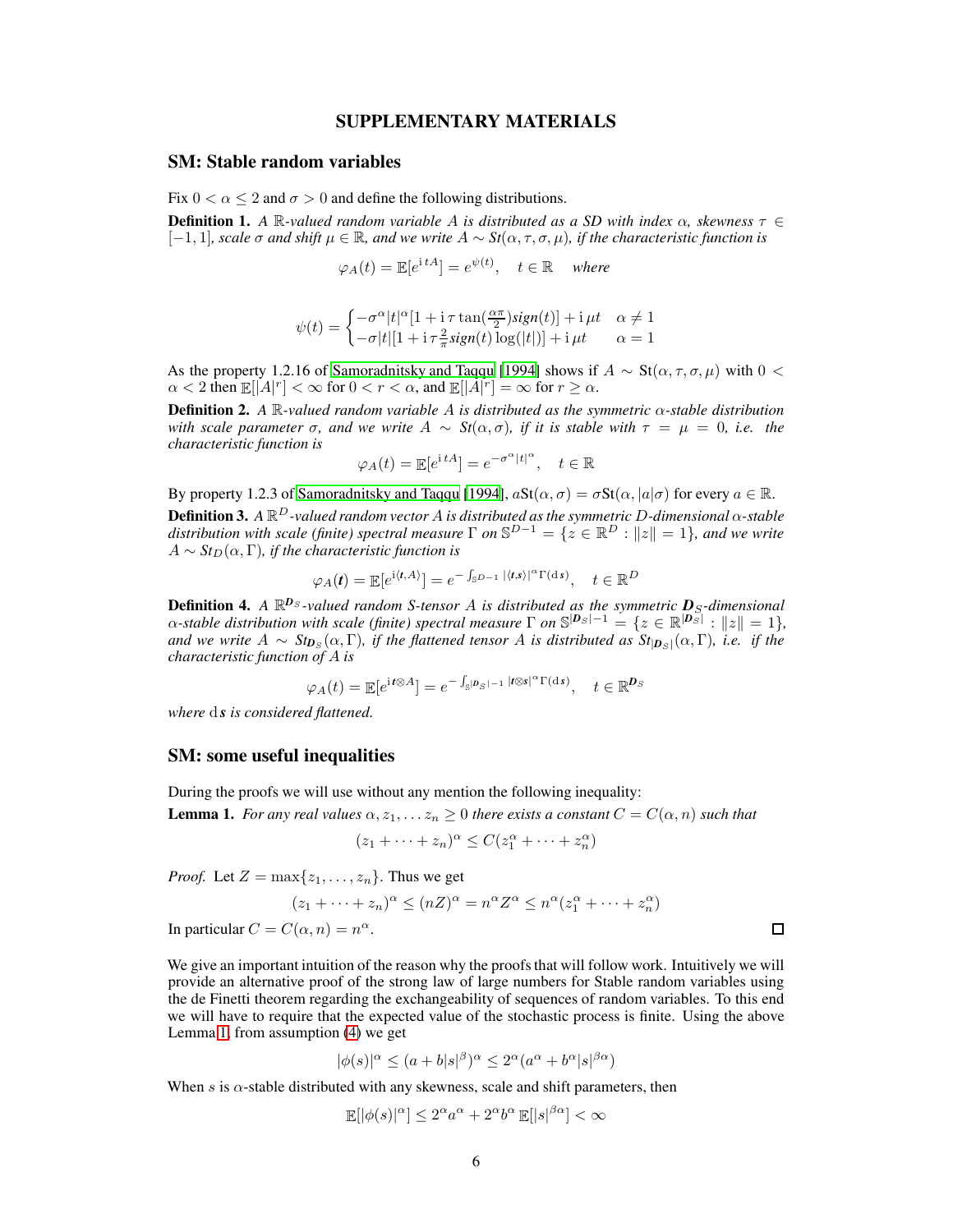which is finite since  $\beta < 1$  thus  $\beta \alpha < \alpha$ . Then, the assumption  $\beta < 1$  is essential to guarantee the existence of the expected value of the stochastic process. However, this assumption also allows us to apply Jensen's inequality in the following sense: for any positive random variable  $s$ ,

$$
\mathop{\mathbb{E}}[s^{\beta}] \leq (\mathop{\mathbb{E}}[s])^{\beta}
$$

We will use these inequalities repeatedly during the proofs.

### SM: the patch operator

Referring to the definition [\(2\)](#page-2-2) of DCNN we said that for each  $l \in [L]$ ,  $f_{\star p^{(l)}}^{(l-1)} \in \mathbb{R}^{C^{(l-1)} \times G^{(l)}}$ is a patch extracted from  $f^{(l-1)}$  at output position  $p^{(l)} \in [\mathbf{P}^{(l)}]$  and is defined by  $f^{(l-1)}_{\star p^{(l)}} =$  $f^{(l-1)}_{\ell_1 \ldots \ell_{l}^{(l)}}$  $(1-C^{(l-1)})(1-C^{(l-1)})$ . The patch operator is a map  $\star : [\mathbf{P}^{(l)}] \to (\mathbb{Z}_1 \times \cdots \times \mathbb{Z}_{S^{(l-1)}})^{\mathbf{G}^{(l)}}$  that for each  $p^{(l)}$ , returns  $\star p^{(l)}$  that is a  $S^{(l-1)}$  tensor of dimension  $G^{(l)}$  containing some spatial indexes of  $f^{(l-1)}$ depending on the moving window chosen in the structure (padding, stride etc). Refer to "SM: the patch operator" for a more detailed explanation.

More precisely, for each  $g^{(l)} \in \mathbf{G}^{(l)}$ ,  $\star p_{\sigma^{(l)}}^{(l)}$  $g_{g^{(l)}}^{(l)} = (i_1, \ldots, i_{S^{(l-1)}}) \in \mathbb{Z}_1 \times \cdots \times \mathbb{Z}_{S^{(l-1)}}$  where we could have  $i_{s^{(l-1)}} < 1$  or  $i_{s^{(l-1)}} > P_{s^{(l-1)}}$  for some  $s^{(l-1)} \in [S^{(l-1)}]$  because extraction could happens outside of  $f^{(l-1)}$ . Thus, two possibilities are allowed: 1) there exists  $s^{(l-1)} \in [S^{(l-1)}]$ such that  $i_{s^{(l-1)}} < 1$  or  $i_{s^{(l-1)}} > P_{s^{(l-1)}}$ . In that case  $(f_{\star p^{(l)}}^{(l-1)})_{(c^{(l-1)},g^{(l)})} = f_{(c^{(l-1)})}^{(l-1)}$  $(e^{(l-1)} \cdot \star p_{\rho(l)}^{(l)}) = 0$ for each  $c^{(l-1)} \in [C^{(l-1)}]$ ; 2)  $i_{s^{(l-1)}} \in [P_{s^{(l-1)}}]$  for all  $s^{(l-1)} \in [S^{(l-1)}]$ . In that case there exist  $p^{(l-1)}$  ∈ [P<sup>(l-1)</sup>] such that  $\star p_{g^{(l)}}^{(l)} = p^{(l-1)}$ , then  $(f_{\star p^{(l)}}^{(l-1)})_{(c^{(l-1)},g^{(l)})} = f_{(c^{(l-1)})}^{(l-1)}$  $\binom{(l-1)}{(c^{(l-1)},p^{(l-1)})} = 0$  for each

# SM A

 $c^{(l-1)} \in [C^{(l-1)}].$ 

Here we compute the limit distribution of  $f_{(c^{(1)}\cdot)}^{(l)(1:K)}$  $(c^{(l)}(l),i)$  as  $C \to \infty$ . First we prove the following two theorems (see the corresponding appendix for the proof):

<span id="page-6-1"></span>**Theorem 3.** *[SM A.1]*  $f_{(c(1),1)}^{(1)(1:K)}$  $S_{(c^{(1)}, c)}^{(1)(1:K)}$  ∼  $St_{P^{(1)} × K}$ (α, Γ<sup>(1)</sup>), where

$$
\Gamma^{(1)} = ||\sigma_b 1\!\!1_{(P^{(1)} \times K)} ||^{\alpha} \Psi^{(1)}(1\!\!1_{(P^{(1)} \times K)})
$$
  
+ 
$$
\sum_{(c^{(0)}, g^{(1)}) \in [C^{(0)} \times G^{(1)}]} ||\sigma_\omega(x_\star^{(1:K)})_{(c^{(0)}, g^{(1)})} ||^{\alpha} \Psi^{(1)}\Big((x_\star^{(1:K)})_{(c^{(0)}, g^{(1)})}\Big)
$$

<span id="page-6-0"></span> $where \ (x_{\star}^{(1:K)})_{(c^{(0)},g^{(1)})} = \left[ (x_{\star p^{(1)}}^{(k)})_{(c^{(0)},g^{(1)})} \right]_{\{(p^{(1)},k)\in[P^{(1)}\times K]\}}.$ **Theorem 4.** *[SM A.2] For*  $l = 2, ..., L$ ,  $f_{(c_l(l), 1)}^{(l)(1:K)}$  $\sum_{(c^{(l)},i)}^{(l)(1:K)}|f_{(1:C,:)}^{(l-1)(1:K)} \sim St_{I\!\!P^{(l)}\times K}(\alpha,\Gamma_C^{(l)})$  $\binom{U}{C}$ , where

$$
\Gamma_C^{(l)} = \|\sigma_b \, 1\!\!1_{(\mathbf{P}^{(l)} \times K)} \, \|^{\alpha} \Psi^{(l)} \Big( \, 1\!\!1_{(\mathbf{P}^{(l)} \times K)} \Big) \n+ \frac{1}{C} \sum_{(c^{(l-1)}, g^{(l)}) \in [C \times \mathbf{G}^{(l)}]} \|\sigma_\omega \phi(f_\star^{(l-1)(1:K)})_{(c^{(l-1)}, g^{(l)})} \|^{\alpha} \Psi^{(l)} \Big( \phi(f_\star^{(l-1)(1:K)})_{(c^{(l-1)}, g^{(l)})} \Big)
$$

 $\text{with } (f_{\star}^{(l-1)(1:K)})_{(c^{(l-1)},g^{(l)})} = \left[ (f_{\star p^{(l)}}^{(l-1)(k)})_{(c^{(l-1)},g^{(l)})} \right]$  $\{(p^{(l)},k)\in[P^{(l)}\times K]\}$ <sup>.</sup>

Now, for  $l \in [L]$  we compute the limit distribution of  $f_{(c(l),.)}^{(l)(1:K)}$  $(c^{(l)}(l),i)$  as  $C \rightarrow \infty$ . First recall that for  $l = 1$ , being  $f_{(c^{(1)}, 1)}^{(1)(1:K)}$  $(c^{(1)}(c^{(1)}))$  referred only to the  $C^{(0)}$  channels of the input layer, then  $f^{(1)(1:K)}_{(c^{(1)}))}$  $(c^{(1)}; ...)$  $\stackrel{d}{\rightarrow}$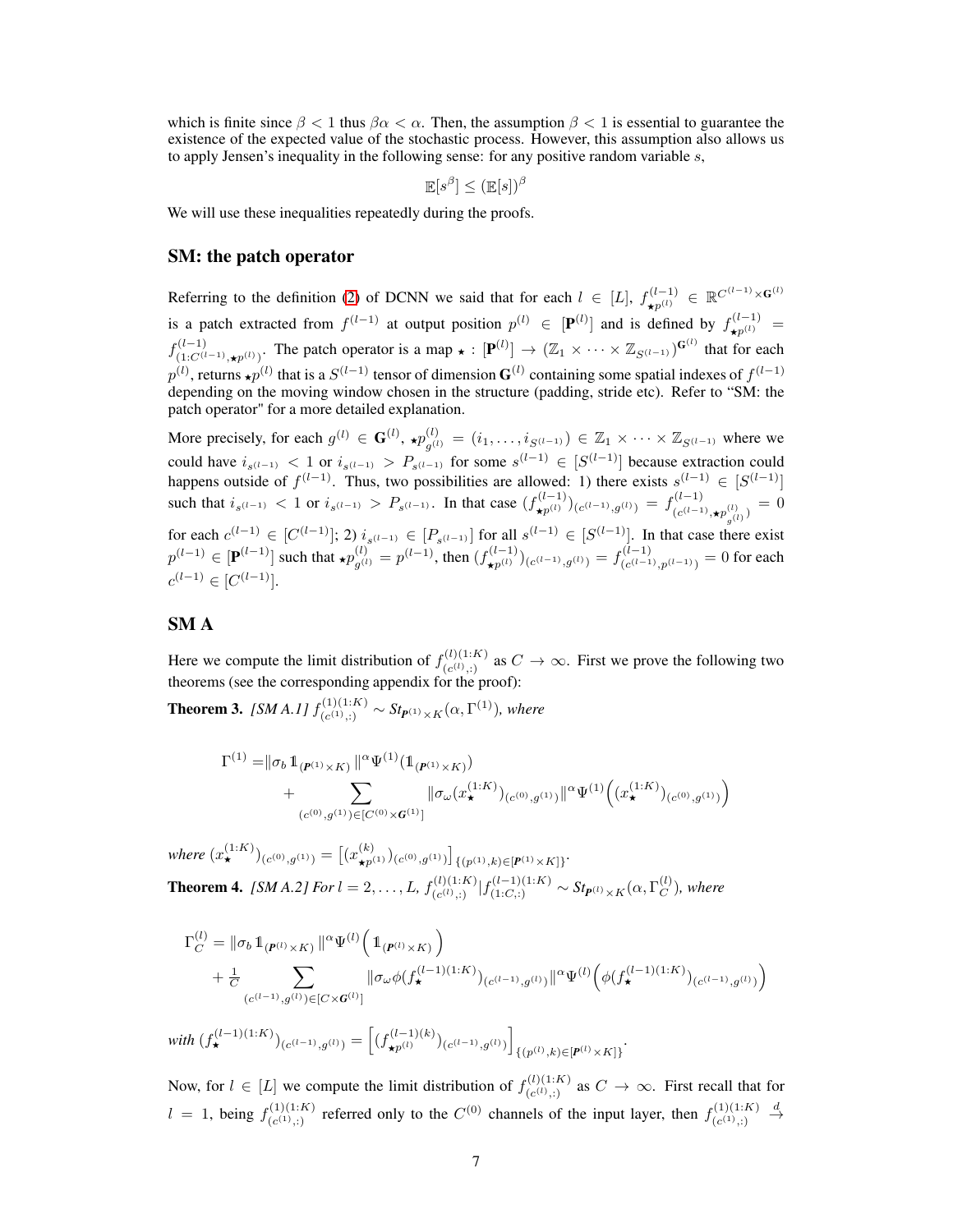$\mathop{\mathrm {St}}\nolimits_{\mathbf P^{(1)}\times K}(\alpha,\Gamma^{(1)}_\infty)$  constantly as  $C\to\infty$ , where we have defined  $\Gamma^{(1)}_\infty=\Gamma^{(1)}.$  Thus we compute the limit for all the others layers. We prove that for each  $l = 2, \ldots, L$ ,  $f_{(c(l), 1)}^{(l)(1:K)}$  $(c^{(l)}; ...)$  $\stackrel{d}{\to} \operatorname{St}_{\mathbf{P}^{(l)}\times K}(\alpha,\Gamma_{\infty}^{(l)})$  as  $C \rightarrow \infty$ , where

$$
\begin{aligned} \Gamma^{(l)}_\infty=&\|\sigma_b\,\mathbb{1}_{({\bf P}^{(l)}\times K)}\,\|^{\alpha}\Psi^{(l)}\Big(\,\mathbb{1}_{({\bf P}^{(l)}\times K)}\,\Big)+\\ &+\int\sum_{g^{(l)}\in[{\bf G}^{(l)}]} \|\sigma_\omega\phi(f_{g^{(l)}})\|^{\alpha}\Psi^{(l)}\Big(\phi(f_{g^{(l)}})\Big)q^{(l-1)}(\mathrm{d}\,f_{\{g^{(l)}\in[{\bf G}^{(l)}]\}})\end{aligned}
$$

with  $f_{g^{(l)}} \in \mathbb{R}^{p^{(l)} \times K}$  for each  $g^{(l)} \in G^{(l)}$  and  $q^{(l-1)} = St_{p^{(l-1)} \times K}(\alpha, \Gamma_{\infty}^{(l-1)})$ .

For the proof we will need the following proposition which is a direct consequence of Exercise 2.3.4 of [Samoradnitsky and Taqqu \[1994](#page-4-5)].

<span id="page-7-0"></span>**Proposition 1.** *If*  $A \sim St_D(\alpha, \Gamma)$  *then for each*  $u \in \mathbb{R}^D$  *the* 1*-dimensional r.v.*  $\langle u, A \rangle \sim$  $St(\alpha, \tau(\boldsymbol{u}), \sigma(\boldsymbol{u}), \mu(\boldsymbol{u}))$  *where* 

$$
\sigma(\mathbf{u}) = \left(\int_{\mathbb{S}^{D-1}} |\langle \mathbf{u}, s \rangle|^\alpha \Gamma(\mathrm{d} s)\right)^{1/\alpha}
$$

$$
\tau(\mathbf{u}) = \sigma(\mathbf{u})^{-1} \int_{\mathbb{S}^{D-1}} |\langle \mathbf{u}, s \rangle|^\alpha \mathrm{sign}(\langle \mathbf{u}, s \rangle) \Gamma(\mathrm{d} s)
$$

$$
\mu(\mathbf{u}) = \begin{cases} 0 & \alpha \neq 1\\ -\frac{2}{\pi} \int_{\mathbb{S}^{D-1}} \langle \mathbf{u}, s \rangle \log(|\langle \mathbf{u}, s \rangle|) \Gamma(\mathrm{d} s) & \alpha = 1 \end{cases}
$$

*Proof.* Fix  $l = 2, \ldots, L$  and, for each C, let  $h_C^{(l)}$  $\mathcal{C}$  denote the de Finetti random probability measure of the exchangeable sequence  $((f^{(l)(1:K)}_{\star})_{(c^{(l)},:)})_{c^{(l)}\geq 1}$ , i.e.  $(f^{(l)(1:K)}_{\star})_{(c^{(l)},:)}\vert h_C^{(l)}\vert$  $\stackrel{(l)}{C} \stackrel{iid}{\sim} h_C^{(l)}$  $C^{(i)}$ . Consider the induction hypothesis that as  $C \to \infty$ 

$$
h_C^{(l-1)} \overset{w}{\to} q^{(l-1)}
$$

<span id="page-7-1"></span>where  $q^{(l-1)} = \text{St}_{\mathbf{P}^{(l-1)} \times K}(\alpha, \Gamma_{\infty}^{(l-1)})$  and the finite measure  $\Gamma_{\infty}^{(l-1)}$  will be specified. For  $l > 1$  and any  $\mathbf{t}^{(l)} := [t_{n(l)}^{(l)(k)}]$  ${}_{p^{(l)}}^{(l)(k)}]_{\{(p^{(l)},k)\in[\mathbf{P}^{(l)}\times K]\}}\in\mathbb{R}^{\mathbf{P}^{(l)}\times K},$ 

$$
\varphi_{\left(f_{(c^{(l)}),1}^{(l)(1:K)}\right)}(\mathbf{t}^{(l)})
$$
\n
$$
= \mathbb{E}\left[\exp\left\{\mathbf{i}\mathbf{t}^{(l)}\otimes f_{(c^{(l)},1)}^{(l)(1:K)}\right\}\right]
$$
\n
$$
= \mathbb{E}\left[\mathbb{E}\left[\exp\left\{\mathbf{i}\mathbf{t}^{(l)}\otimes f_{(c^{(l)},1)}^{(l)(1:K)}\right\}\Big|f_{(1:C,:)}^{(l-1)(1:K)}\Big|\right]
$$
\n
$$
= \mathbb{E}\left[\exp\left\{-\int_{\mathbb{S}|\mathbf{F}^{(l)}\times K\left|-1}\Big|\mathbf{t}^{(l)}\otimes s^{(l)}\Big|^\alpha\Gamma_C^{(l)}(ds^{(l)})\Big|\right.\right]
$$
\n
$$
= \exp\left\{-\sigma_b^\alpha|\mathbf{t}^{(l)}\otimes \mathbf{1}_{(\mathbf{F}^{(l)}\times K)}\Big|^\alpha\right\} \times \mathbb{E}\left[\exp\left\{-\frac{\sigma_\omega^\alpha}{C}\sum_{(c^{(l-1)},g^{(l)})\in[C\times\mathbf{G}^{(l)}]}\Big|\mathbf{t}^{(l)}\otimes\phi(f_\star^{(l-1)(1:K)})(c^{(l-1)},g^{(l)})\Big|^\alpha\right.\right]
$$
\n
$$
= \exp\left\{-\sigma_b^\alpha|\mathbf{t}^{(l)}\otimes \mathbf{1}_{(\mathbf{F}^{(l)}\times K)}\Big|^\alpha\right\} \times \mathbb{E}\left[\mathbb{E}\left[\exp\left\{-\frac{\sigma_\omega^\alpha}{C}\sum_{(c^{(l-1)},g^{(l)})\in[C\times\mathbf{G}^{(l)}]}\Big|\mathbf{t}^{(l)}\otimes\phi(f_\star^{(l-1)(1:K)})(c^{(l-1)},g^{(l)})\Big|^\alpha\right.\right]\Big|h_{C}^{(l-1)}\right]
$$
\n
$$
= \exp\left\{-\sigma_b^\alpha|\mathbf{t}^{(l)}\otimes \mathbf{1}_{(\mathbf{F}^{(l)}\times K)}\Big|^\alpha\right\} \times \mathbb{E}\left[\left(\int \exp\left\{-\frac{\sigma_\omega^\alpha}{C}\sum_{g^{(l)}\in[\math
$$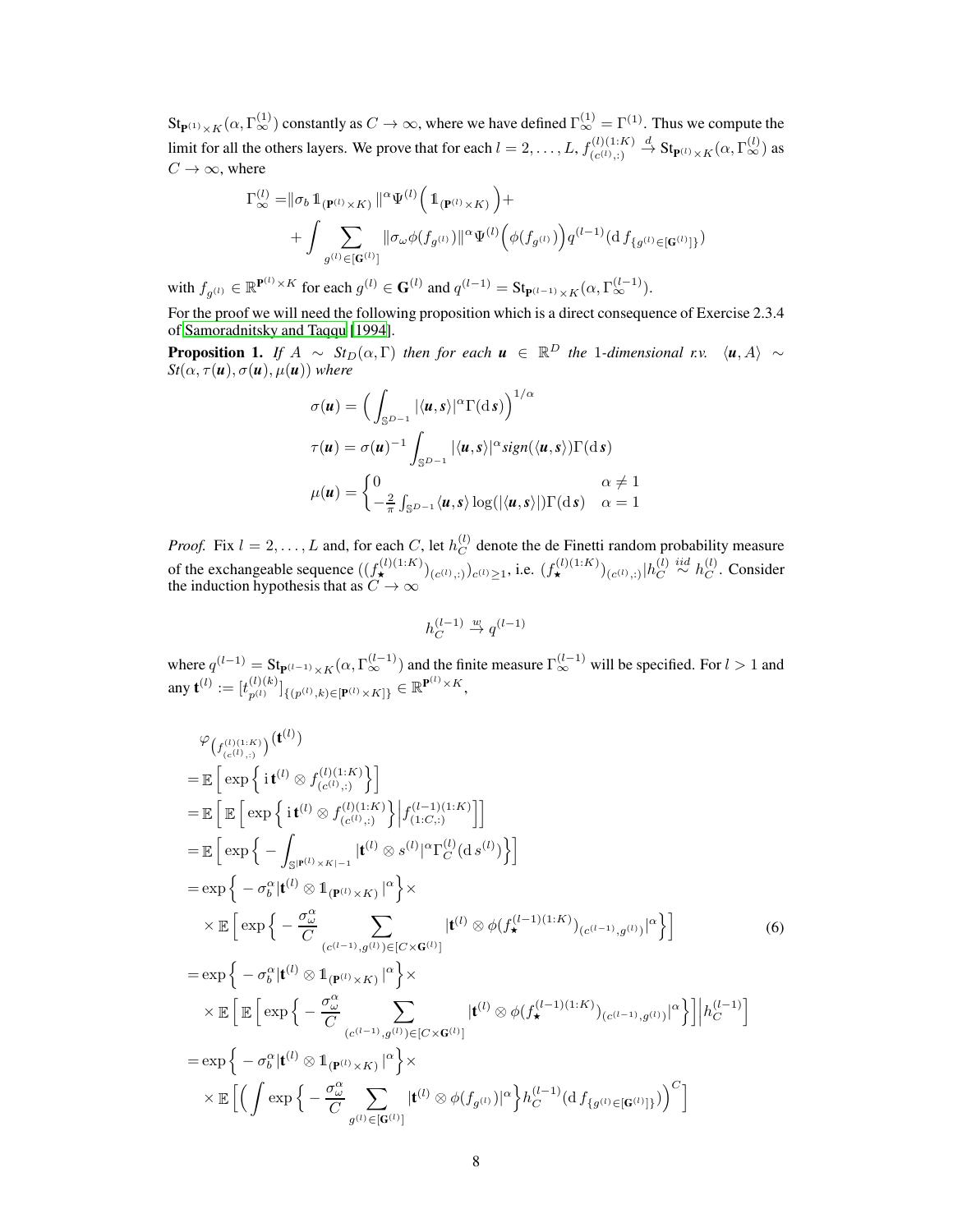where  $f_{g^{(l)}} \in \mathbb{R}^{\mathbf{P}^{(l)} \times K}$  for each  $g^{(l)} \in \mathbf{G}^{(l)}$ . Hereafter we show the limiting behaviour. In order to do this we need the following lemmas:

- L1) For each  $l = 2, ..., L$ ,  $\sup_C \int \sum_{g^{(l)} \in [\mathbf{G}^{(l)}]} ||\phi(f_{g^{(l)}})||^{\alpha} h_C^{(l-1)}$  $\int_C^{(l-1)} (\mathrm{d} f_{g^{(l)} \in [G^{(l)}]} ) < \infty$
- L1.1) There exists  $\epsilon > 0$  such that,  $\sup_C \mathbb{E}[\sum_{g^{(l)} \in [\mathbf{G}^{(l)}]} ||\phi(f_\star^{(l-1)(1:K)})_{(c^{(l-1)},g^{(l)})}||^{\alpha+\epsilon}|h_C^{(l-2)}$  $\binom{l-2}{C} <$  $\infty$  for each  $l = 2, \ldots, L$ 
	- L2)  $\int \sum_{g^{(l)} \in [\mathbf{G}^{(l)}]} | \mathbf{t}^{(l)} \quad \otimes \quad \phi(f_{g^{(l)}}) |^{\alpha} h_C^{(l-1)}$  $\int_{C}^{(l-1)}(\mathrm{d}\, f_{g^{(l)} \in [\mathbf{G}^{(l)}]}) \qquad \overset{p}{\rightarrow} \qquad \int \sum_{g^{(l)} \in [\mathbf{G}^{(l)}]} |\mathbf{t}^{(l)} \quad \otimes$  $\phi(f_{g^{(l)}})|^{\alpha}q^{(l-1)}(\mathrm{d}\, f_{g^{(l)}\in[\mathbf{G}^{(l)}]})$  as  $C\to\infty$
	- L3)  $\int \sum_{g^{(l)} \in [\mathbf{G}^{(l)}]} ||\phi(f_{g^{(l)}})||^{\alpha} [1$   $\exp \{-\frac{\sigma_{\omega}^{\alpha}}{C} \sum_{g^{(l)} \in [\mathbf{G}^{(l)}]} |\mathbf{t}^{(l)}$   $\otimes$  $\phi(f_{g^{(l)}})|^{\alpha}\}]h_C^{(l-1)}$  $C^{(l-1)}(\mathrm{d}\, f_{g^{(l)} \in [\mathbf{G}^{(l)}]}) \stackrel{p}{\to} 0$  as  $C \to \infty$

### Proof of L1

For  $l = 2$ , for each  $c^{(1)} \geq 1$  $c^{(1)} \geq 1$ , from assumptions [\(3\)](#page-2-4) and [\(4\)](#page-2-3) and from Lemma 1 we get

$$
\begin{split} &\mathbb{E}\Big[\sum_{g^{(2)}\in[\mathbf{G}^{(2)}]}\|\phi(f_{\star}^{(1)(1:K)})_{(c^{(1)},g^{(2)})}\|^\alpha\Big] \\ &=\mathbb{E}\Big[\sum_{g^{(2)}\in[\mathbf{G}^{(2)}]}\sum_{p^{(2)}\in[\mathbf{P}^{(2)}]}\sum_{k\in[K]}\phi(f_{\star p^{(2)}}^{(1)(k)})_{(c^{(1)},g^{(2)})}^\alpha\Big] \\ &=\sum_{g^{(2)}\in[\mathbf{G}^{(2)}]}\sum_{p^{(2)}\in[\mathbf{P}^{(2)}]}\sum_{k\in[K]}\mathbb{E}\left[\phi(f_{\star p^{(2)}}^{(1)(k)})_{(c^{(1)},g^{(2)})}^\alpha\right] \\ &\leq \sum_{g^{(2)}\in[\mathbf{G}^{(2)}]}\sum_{p^{(2)}\in[\mathbf{P}^{(2)}]}\sum_{k\in[K]}\mathbb{E}\left[(a+b|(f_{\star p^{(2)}}^{(1)(k)})_{(c^{(1)},g^{(2)})}|^\beta)^\alpha\right] \\ &\leq 2^\alpha \sum_{g^{(2)}\in[\mathbf{G}^{(2)}]}\sum_{p^{(2)}\in[\mathbf{P}^{(2)}]}\sum_{k\in[K]}\mathbb{E}\left[a^\alpha+b^\alpha|(f_{\star p^{(2)}}^{(1)(k)})_{(c^{(1)},g^{(2)})}|^{\alpha\beta}\right] \\ &=2^\alpha|\mathbf{G}^{(2)}||\mathbf{P}^{(2)}|Ka^\alpha+2^\alpha b^\alpha \sum_{g^{(2)}\in[\mathbf{G}^{(2)}]}\sum_{p^{(2)}\in[\mathbf{P}^{(2)}]}\sum_{k\in[K]}\mathbb{E}\left[\left|(f_{\star p^{(2)}}^{(1)(k)})_{(c^{(1)},g^{(2)})}\right|^{\alpha\beta}\right] \\ &<\infty \end{split}
$$

where we used that  $(f_{\star p^{(2)}}^{(1)(k)})_{(c^{(1)},g^{(2)})}$ , by Proposition [1](#page-7-0) is distributed according to a SD with index  $\alpha$  (and some skewness, scale and shift parameters) and then, being  $\alpha\beta < \alpha$ ,  $\mathbb{E}\left[\left|\left(f_{\mathbf{x}p^{(2)}}^{(1)(k)}\right)_{(c^{(1)},g^{(2)})}\right|^{\alpha\beta}\right]<+\infty$ . Now assuming that L1) is true for  $l-2$  we prove that it is true for  $l - 1$ . First, from assumptions [\(3\)](#page-2-4) and [\(4\)](#page-2-3) and from Lemma [1,](#page-5-0) we compute the following

$$
\mathbb{E}\Big[\sum_{g^{(l)}\in[\mathbf{G}^{(l)}]}\|\phi(f_{\star}^{(l-1)(1:K)})_{(c^{(l-1)},g^{(l)})}\|^{\alpha}\Big|f_{(1:C,:)}^{(l-2)(1:K)}\Big]
$$
\n
$$
=\mathbb{E}\Big[\sum_{g^{(l)}\in[\mathbf{G}^{(l)}]}\sum_{p^{(l)}\in[\mathbf{P}^{(l)}]}\sum_{k\in[K]}\sum_{k\in[k]}\left|\phi(f_{\star p^{(l)}}^{(l-1)(k)})_{(c^{(l-1)},g^{(l)})}\right|^{\alpha}\Big|f_{(1:C,:)}^{(l-2)(1:K)}\Big]
$$
\n
$$
=\sum_{g^{(l)}\in[\mathbf{G}^{(l)}]}\sum_{p^{(l)}\in[\mathbf{P}^{(l)}]}\sum_{k\in[K]}\mathbb{E}\Big[\Big|\phi(f_{\star p^{(l)}}^{(l-1)(k)})_{(c^{(l-1)},g^{(l)})}\Big|^{\alpha}\Big|f_{(1:C,:)}^{(l-2)(1:K)}\Big]
$$
\n
$$
\leq \sum_{g^{(l)}\in[\mathbf{G}^{(l)}]}\sum_{p^{(l)}\in[\mathbf{P}^{(l)}]}\sum_{k\in[K]}\mathbb{E}\Big[\Big(a+b\big|f_{\star p^{(l)}}^{(l-1)(k)}\big)_{(c^{(l-1)},g^{(l)})}\Big|^{\beta}\Big)^{\alpha}\Big|f_{(1:C,:)}^{(l-2)(1:K)}\Big]
$$
\n
$$
\leq 2^{\alpha}|\mathbf{G}^{(l)}||\mathbf{P}^{(l)}|Ka^{\alpha}+2^{\alpha}b^{\alpha}\sum_{g^{(l)}\in[\mathbf{G}^{(l)}]}\sum_{p^{(l)}\in[\mathbf{P}^{(l)}]}\sum_{k\in[K]}\mathbb{E}\Big[\big|(f_{\star p^{(l)}}^{(l-1)(k)})_{(c^{(l-1)},g^{(l)})}\big|^{\beta\alpha}\Big|f_{(1:C,:)}^{(l-2)(1:K)}\Big]
$$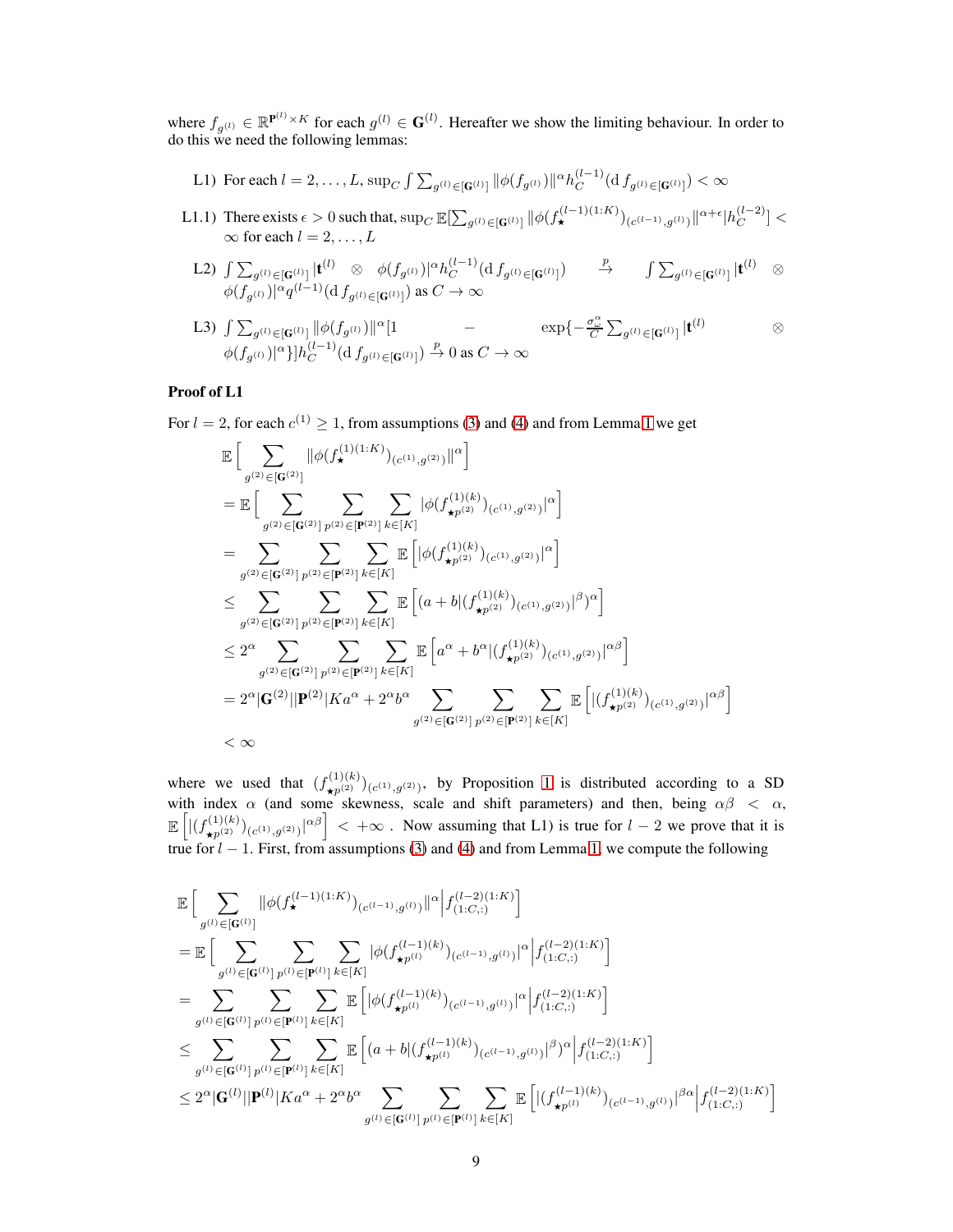Recall that for each  $p^{(l)} \in [\mathbf{P}^{(l)}], (f_{\star p^{(l)}}^{(l-1)(k)})_{(c^{(l-1)},g^{(l)})}$  could be equal to 0 or there exists an unique position  $p^{(l-1)} \in [\mathbf{P}^{(l-1)}]$  such that  $(f_{\star p^{(l)}}^{(l-1)(k)})_{(c^{(l-1)},g^{(l)})} = f_{(c^{(l-1)},p)}^{(l-1)(k)}$  $\binom{(l-1)(k)}{(c^{(l-1)},p^{(l-1)})}$ , thus we get

$$
\mathbb{E}\Big[\sum_{g^{(l)}\in[\mathbf{G}^{(l)}]}\|\phi(f_{\star}^{(l-1)(1:K)})_{(c^{(l-1)},g^{(l)})}\|^{\alpha}\Big|f_{(1:C,:)}^{(l-2)(1:K)}\Big] \leq 2^{\alpha}|\mathbf{G}^{(l)}||\mathbf{P}^{(l)}|Ka^{\alpha}+2^{\alpha}b^{\alpha}\sum_{p^{(l-1)}\in[\mathbf{P}^{(l-1)}]}\sum_{k\in[K]}\mathbb{E}\Big[|f_{(c^{(l-1)},p^{(l-1)})}^{(l-1)(k)}|^{\beta\alpha}\Big|f_{(1:C,:)}^{(l-2)(1:K)}\Big]
$$

Moreover, from theorem [4](#page-6-0) we know that  $f_{(c(l-1))}^{(l-1)(1:K)}$  $\frac{(\ell-1)(1:K)}{(c^{(l-1)});1}(f^{(l-2)(1:K)}_{(1:C,:)} \sim \text{St}_{\mathbf{P}^{(l-1)}\times K}(\alpha,\Gamma^{(l-1)})$ and from proposition [1,](#page-7-0) denoted  $U(p^{(l-1)}, k)$  =  $\mathbb{1}_{(\mathbf{P}^{(l-1)} \times K)}[(p^{(l-1)}, k)]$ , for each  $(p^{(l-1)}, k) \in [P^{(l-1)} \times K]$  we have  $f_{(c^{(l-1)}, n)}^{(l-1)(k)}$  $\frac{((l-1)(k)}{(c^{(l-1)},p^{(l-1)})}$ | $f^{(l-2)(1:K)}_{(1:C,:)}$  =  $U(p^{(l-1)},k)$  ⊗  $f_{(c(l-1),1)}^{(l-1)(1:K)}$  $\left\{ \begin{array}{l} \scriptstyle{-(l-1)(1:K)} \scriptstyle{(\mu-2)(1:K)} \ \scriptstyle{\sigma^{(l-1)}, \cdots, \sigma^{(l-1)(1:K)}} \end{array} \right. \qquad \sim \qquad \text{St}\Big(\alpha, \tau(U(p^{(l-1)},k)), \sigma(U(p^{(l-1)},k)), \mu(U(p^{(l-1)},k))\Big) \qquad \sim \qquad \qquad$  $\sigma(U(p^{(l-1)},k))$ St $(\alpha, \tau(U(p^{(l-1)},k)), 1, \mu(U(p^{(l-1)},k))$ . Since  $\beta\alpha < \alpha$  we get

$$
\label{eq:21} \begin{split} &\mathbb{E}\Big[\sum_{g^{(l)}\in [\mathbf{G}^{(l)}]}\|\phi(f_{\star}^{(l-1)(1:K)})_{(c^{(l-1)},g^{(l)})}\|^{\alpha}\Big|f_{(1:C,:)}^{(l-2)(1:K)}\Big]\\ &\leq 2^{\alpha}|\mathbf{G}^{(l)}||\mathbf{P}^{(l)}|Ka^{\alpha}+\\ &+2^{\alpha}b^{\alpha}\sum_{p^{(l-1)}\in [\mathbf{P}^{(l-1)}]}\sum_{k\in [K]}\sigma\Big(U(p^{(l-1)},k)\Big)^{\beta\alpha}\underline{\mathbb{E}}\Big[|\text{St}(\alpha,\tau(U(p^{(l-1)},k)),1,\mu(U(p^{(l-1)},k)))|^{\beta\alpha}\Big]\\ &\leq 2^{\alpha}|\mathbf{G}^{(l)}||\mathbf{P}^{(l)}|Ka^{\alpha}+\\ &+2^{\alpha}b^{\alpha}\mathcal{M}\sum_{p^{(l-1)}\in [\mathbf{P}^{(l-1)}]}\sum_{k\in [K]}\left(\int_{\mathbb{S}^{|\mathbf{P}^{(l-1)}|\times K|-1}}\left|U(p^{(l-1)},k)\otimes s\right|^{\alpha}\Gamma^{(l-1)}(\textup{d} s)\right)^{\beta} \end{split}
$$

<span id="page-9-0"></span>where  $M = \max_{(p^{(l-1)}, k) \in [\mathbf{P}^{(l-1)} \times k]} \mathbb{E} \left[ |\text{St}(\alpha, \tau(U(p^{(l-1)}, k)), 1, \mu(U(p^{(l-1)}, k)))|^{ \beta \alpha} \right] < +\infty.$ Then,

$$
\mathbb{E}\Big[\sum_{g^{(l)}\in[\mathbf{G}^{(l)}]}\|\phi(f_{\star}^{(l-1)(1:K)})_{(c^{(l-1)},g^{(l)})}\|^{\alpha}\Big|h_{C}^{(l-2)}\Big]
$$
\n
$$
=\mathbb{E}\Big[\mathbb{E}\Big[\sum_{g^{(l)}\in[\mathbf{G}^{(l)}]}\|\phi(f_{\star}^{(l-1)(1:K)})_{(c^{(l-1)},g^{(l)})}\|^{\alpha}\Big|f_{(1:C,:)}^{(l-2)(1:K)}\Big|h_{C}^{(l-2)}\Big]
$$
\n
$$
\leq 2^{\alpha}|\mathbf{G}^{(l)}||\mathbf{P}^{(l)}|Ka^{\alpha}+
$$
\n
$$
+2^{\alpha}b^{\alpha}\mathcal{M}\sum_{p^{(l-1)}\in[\mathbf{P}^{(l-1)}]}\sum_{k\in[K]}\mathbb{E}\Big[\Big(\int_{\mathbb{S}|\mathbf{P}^{(l-1)}\times K|-1}|U(p^{(l-1)},k)\otimes s\Big|^{\alpha}\Gamma^{(l-1)}(\mathrm{d} s)\Big)^{\beta}\Big|h_{C}^{(l-2)}\Big]
$$
\n
$$
\leq 2^{\alpha}|\mathbf{G}^{(l)}||\mathbf{P}^{(l)}|Ka^{\alpha}+
$$
\n
$$
+2^{\alpha}b^{\alpha}\mathcal{M}\sum_{p^{(l-1)}\in[\mathbf{P}^{(l-1)}]}\sum_{k\in[K]}\Bigg(\mathbb{E}\Big[\int_{\mathbb{S}|\mathbf{P}^{(l-1)}\times K|-1}|U(p^{(l-1)},k)\otimes s\Big|^{\alpha}\Gamma^{(l-1)}(\mathrm{d} s)\Big|h_{C}^{(l-2)}\Big]\Bigg)^{\beta}
$$
\n(7)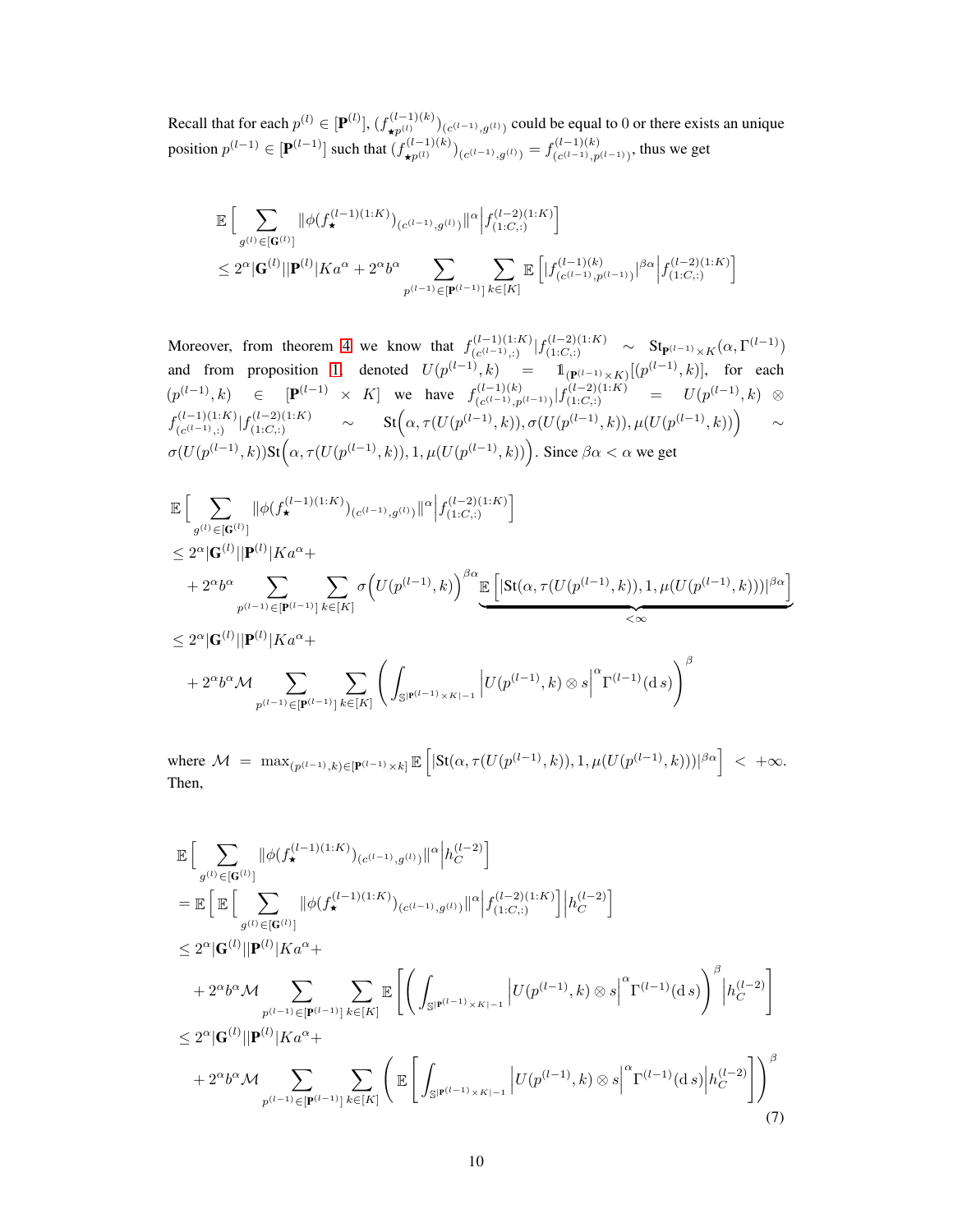<span id="page-10-0"></span>where we used the Jensen's inequality. Moreover,

$$
\mathbb{E}\left[\int_{\mathbb{S}|\mathbf{P}^{(l-1)}\times K|-1}\left|U(p^{(l-1)},k)\otimes s\right|^{\alpha}\Gamma^{(l-1)}(\mathrm{d}s)\right|h_{C}^{(l-2)}\right]
$$
\n
$$
=\mathbb{E}\left[\sigma_{b}^{\alpha}|U(p^{(l-1)},k)\otimes\mathbb{1}_{(\mathbf{P}^{(l-1)}\times K)}|^{\alpha}+\right.
$$
\n
$$
+\frac{\sigma_{\omega}^{\alpha}}{C}\sum_{(c^{(l-2)},g^{(l-1)})\in[C\times\mathbf{G}^{(l-1)}]} \left|U(p^{(l-1)},k)\otimes\phi(f_{\star}^{(l-2)(1:K)})_{(c^{(l-2)},g^{(l-1)})}\right|^{\alpha}\left|h_{C}^{(l-2)}\right]\right]
$$
\n
$$
=\mathbb{E}\left[\sigma_{b}^{\alpha}+\frac{\sigma_{\omega}^{\alpha}}{C}\sum_{(c^{(l-2)},g^{(l-1)})\in[C\times\mathbf{G}^{(l-1)}]} |\phi(f_{\star p^{(l-1)}}^{(l-2)(k)})_{(c^{(l-2)},g^{(l-1)})}|^{\alpha}\left|h_{C}^{(l-2)}\right]\right]
$$
\n
$$
=\sigma_{b}^{\alpha}+\frac{\sigma_{\omega}^{\alpha}}{C}\sum_{(c^{(l-2)},g^{(l-1)})\in[C\times\mathbf{G}^{(l-1)}]} \mathbb{E}\left[|\phi(f_{\star p^{(l-1)}}^{(l-2)(k)})_{(c^{(l-2)},g^{(l-1)})}|^{\alpha}\left|h_{C}^{(l-2)}\right]\right]
$$
\n
$$
=\sigma_{b}^{\alpha}+\frac{\sigma_{\omega}^{\alpha}}{C}\sum_{(c^{(l-2)},g^{(l-1)})\in[C\times\mathbf{G}^{(l-1)}]} \mathbb{E}\left[\|\phi(f_{\star}^{(l-2)(1:K)})_{(c^{(l-2)},g^{(l-1)})}|^{\alpha}\left|h_{C}^{(l-2)}\right]\right]
$$
\n
$$
=\sigma_{b}^{\alpha}+\frac{\sigma_{\omega}^{\alpha}}{C}\sum_{(c^{(l-2)},g^{(l-1)})\in[C\times\mathbf{G}^{(l-1)}]} \int \|\phi(f_{g^{(l-1)}})||^{\
$$

Note that we have used the inequality  $|x_i| \leq ||x||$  and that  $(f^{(l-2)(1:K)}_*(c^{(l-2)},))|h_C^{(l-2)}|$  $\stackrel{(l-2)}{C} \stackrel{iid}{\sim} h_C^{(l-2)}$  $\mathcal{C}_{0}^{(n)}$ (with respect to  $c^{(l-1)} \geq 1$ ). Putting together [\(7\)](#page-9-0) and [\(8\)](#page-10-0) we have shown that

$$
\begin{aligned} &\sup_{C}\mathbb{E}\Big[\sum_{g^{(l)}\in[\mathbf{G}^{(l)}]}\|\phi(f_{\star}^{(l-1)(1:K)})_{(c^{(l-1)},g^{(l)})}\|^{\alpha}\Big|h_{C}^{(l-2)}\Big]\\ &\leq 2^{\alpha}|\mathbf{G}^{(l)}||\mathbf{P}^{(l)}|K a^{\alpha}+2^{\alpha}b^{\alpha}\mathcal{M}\sum_{p^{(l-1)}\in[\mathbf{P}^{(l-1)}]}\sum_{k\in[K]}\Bigg(\sigma_{b}^{\alpha}\\ &+\sigma_{\omega}^{\alpha}\sup_{C}\int\sum_{g^{(l-1)}\in[\mathbf{G}^{(l-1)}]}\|\phi(f_{g^{(l-1)}})\|^{\alpha}h_{C}^{(l-2)}(\mathrm{d}\,f_{g^{(l-1)}\in[\mathbf{G}^{(l-1)}]})\Bigg)^{\beta}\end{aligned}
$$

which is finite by induction hypothesis. Now we conclude:

$$
\begin{split} &\sup_{C}\int\sum_{g^{(l)}\in[\mathbf{G}^{(l)}]} \lVert\phi(f_{g^{(l)}})\rVert^{\alpha}h_{C}^{(l-1)}(\mathrm{d}\,f_{g^{(l)}\in[\mathbf{G}^{(l)}]})\\ &=\sup_{C}\mathbb{E}\Big[\sum_{g^{(l)}\in[\mathbf{G}^{(l)}]} \lVert\phi(f_{\star}^{(l-1)(1:K)})_{(c^{(l-1)},g^{(l)})}\rVert^{\alpha}\Big|h_{C}^{(l-1)}\Big]\\ &=\sup_{C}\mathbb{E}\Big[\sup_{C}\mathbb{E}\Big[\sum_{g^{(l)}\in[\mathbf{G}^{(l)}]} \lVert\phi(f_{\star}^{(l-1)(1:K)})_{(c^{(l-1)},g^{(l)})}\rVert^{\alpha}\Big|h_{C}^{(l-2)}\Big]\Big|h_{C}^{(l-1)}\Big]\\ &<+\infty \end{split}
$$

that is finite by previous step.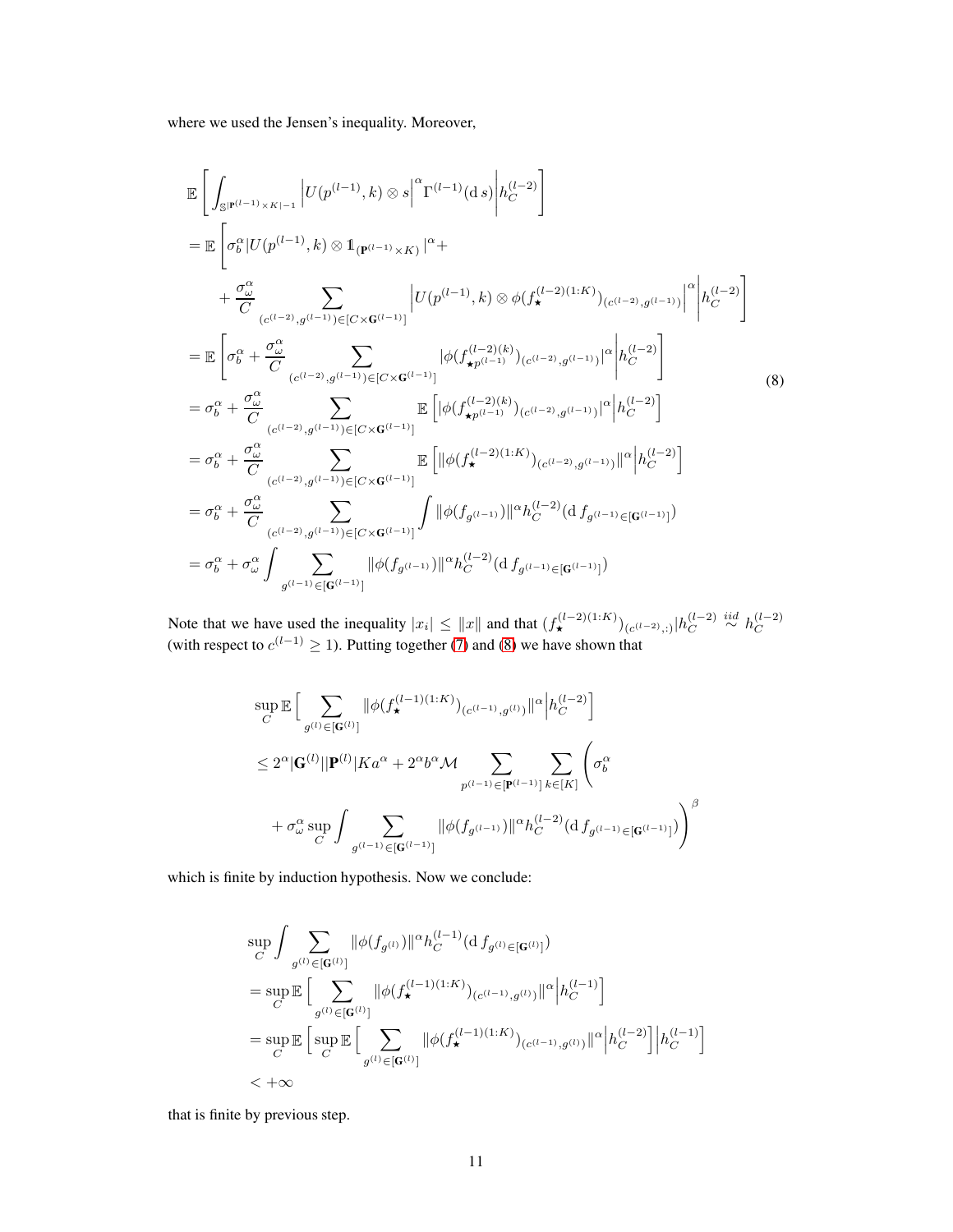### Proof of L1.1

The proof of L1.1) follows by induction, and along lines similar to the proof of L1). In particular, let  $\epsilon > 0$  be such that  $\beta(\alpha + \epsilon) < \alpha$ . It exists since  $\beta < 1$ . For  $l = 2$ , for each  $c^{(1)} \ge 1$ 

$$
\begin{split} &\mathbb{E}\Big[\sum_{g^{(2)}\in[\mathbf{G}^{(2)}]}\big\|\phi(f_{\star}^{(1)(1:K)})_{(c^{(1)},g^{(2)})}\big\|^{\alpha+\epsilon}\Big] \\ &=\mathbb{E}\Big[\sum_{g^{(2)}\in[\mathbf{G}^{(2)}]}\sum_{p^{(2)}\in[\mathbf{P}^{(2)}]}\sum_{k\in[K]}\big|\phi(f_{\star p^{(2)}}^{(1)(k)})_{(c^{(1)},g^{(2)})}\big|^{\alpha+\epsilon}\Big] \\ &=\sum_{g^{(2)}\in[\mathbf{G}^{(2)}]}\sum_{p^{(2)}\in[\mathbf{P}^{(2)}]}\sum_{k\in[K]}\mathbb{E}\left[\big|\phi(f_{\star p^{(2)}}^{(1)(k)})_{(c^{(1)},g^{(2)})}\big|^{\alpha+\epsilon}\right] \\ &\leq \sum_{g^{(2)}\in[\mathbf{G}^{(2)}]}\sum_{p^{(2)}\in[\mathbf{P}^{(2)}]}\sum_{k\in[K]}\mathbb{E}\left[(a+b|(f_{\star p^{(2)}}^{(1)(k)})_{(c^{(1)},g^{(2)})}\big|^{\beta})^{(\alpha+\epsilon)}\right] \\ &\leq \sum_{g^{(2)}\in[\mathbf{G}^{(2)}]}\sum_{p^{(2)}\in[\mathbf{P}^{(2)}]}\sum_{k\in[K]}\mathbb{E}\left[a^{(\alpha+\epsilon)}+b^{(\alpha+\epsilon)}|(f_{\star p^{(2)}}^{(1)(k)})_{(c^{(1)},g^{(2)})}\big|^{(\alpha+\epsilon)\beta}\right] \\ &\leq 2^{(\alpha+\epsilon)}|\mathbf{G}^{(2)}||\mathbf{P}^{(2)}|Ka^{(\alpha+\epsilon)}+(2b)^{(\alpha+\epsilon)}\sum_{g^{(2)}\in[\mathbf{G}^{(2)}]}\sum_{p^{(2)}\in[\mathbf{P}^{(2)}]}\sum_{k\in[K]}\mathbb{E}\left[\big|(f_{\star p^{(2)}}^{(1)(k)})_{(c^{(1)},g^{(2)})}\big|^{(\alpha+\epsilon)\beta}\right] \\ &<\infty \end{split}
$$

where we used that  $(f_{\star p^{(2)}}^{(1)(k)})_{(c^{(1)},g^{(2)})}$ , by Proposition [1](#page-7-0) is distributed according to a SD with index  $\alpha$  (and some skewness, scale and shift parameters) and then, being  $(\alpha + \epsilon)\beta < \alpha$ ,  $\mathbb{E}\left[\left|\left(f_{\star p^{(2)}}^{(1)(k)}\right)_{(c^{(1)},g^{(2)})}\right|^{(\alpha+\epsilon)\beta}\right] < +\infty$ . Moreover the bound is uniform with respect to C since the law is invariant with respect to C. Now assuming that L1.1) is true for  $l-2$  we prove that it is true for  $l - 1$ . As in the previous lemma, we can write the following inequality

<span id="page-11-0"></span>
$$
\mathbb{E}\Big[\sum_{g^{(l)}\in[\mathbf{G}^{(l)}]}\|\phi(f_{\star}^{(l-1)(1:K)})_{(c^{(l-1)},g^{(l)})}\|^{\alpha+\epsilon}\Big|h_{C}^{(l-2)}\Big]
$$
\n
$$
=\mathbb{E}\Big[\mathbb{E}\Big[\sum_{g^{(l)}\in[\mathbf{G}^{(l)}]}\|\phi(f_{\star}^{(l-1)(1:K)})_{(c^{(l-1)},g^{(l)})}\|^{\alpha+\epsilon}\Big|f_{(1:C,:)}^{(l-2)(1:K)}\Big|\Big|h_{C}^{(l-2)}\Big]
$$
\n
$$
\leq 2^{(\alpha+\epsilon)}|\mathbf{G}^{(l)}||\mathbf{P}^{(l)}|Ka^{(\alpha+\epsilon)} + 2^{(\alpha+\epsilon)}b^{(\alpha+\epsilon)}\mathcal{M}\sum_{p^{(l-1)}\in[\mathbf{P}^{(l-1)}]}\mathbb{E}\Big[\Big(\int_{\mathbb{S}^{|\mathbf{P}^{(l-1)}|}\times K|^{-1}}\Big|U(p^{(l-1)},k)\otimes s\Big|^{\alpha+\epsilon}\Gamma^{(l-1)}(\mathrm{d}\,s)\Big)^{\beta}\Big|h_{C}^{(l-2)}\Big]
$$
\n
$$
\leq 2^{(\alpha+\epsilon)}|\mathbf{G}^{(l)}||\mathbf{P}^{(l)}|Ka^{(\alpha+\epsilon)} + 2^{(\alpha+\epsilon)}b^{(\alpha+\epsilon)}\mathcal{M}\sum_{p^{(l-1)}\in[\mathbf{P}^{(l-1)}]}\mathbb{E}\Big[\int_{\mathbb{S}^{|\mathbf{P}^{(l-1)}|}\times K|^{-1}}\Big|U(p^{(l-1)},k)\otimes s\Big|^{\alpha+\epsilon}\Gamma^{(l-1)}(\mathrm{d}\,s)\Big|h_{C}^{(l-2)}\Big]\Big)^{\beta}
$$
\n(9)

Moreover, following the same steps as in the previous lemma (just replacing  $\alpha + \epsilon$  instead of  $\alpha$ ), we get

$$
\mathbb{E}\left[\int_{\mathbb{S}^{|\mathbf{P}^{(l-1)}\times K|-1}}\left|U(p^{(l-1)},k)\otimes s\right|^{\alpha+\epsilon}\Gamma^{(l-1)}(\mathrm{d}\,s)\right|h_C^{(l-2)}\right]
$$
  
=  $\sigma_b^{\alpha+\epsilon} + \sigma_{\omega}^{\alpha+\epsilon}\int \sum_{g^{(l-1)}\in[\mathbf{G}^{(l-1)}]} \|\phi(f_{g^{(l-1)}})\|^{\alpha+\epsilon}h_C^{(l-2)}(\mathrm{d}\,f_{g^{(l-1)}\in[\mathbf{G}^{(l-1)}]})$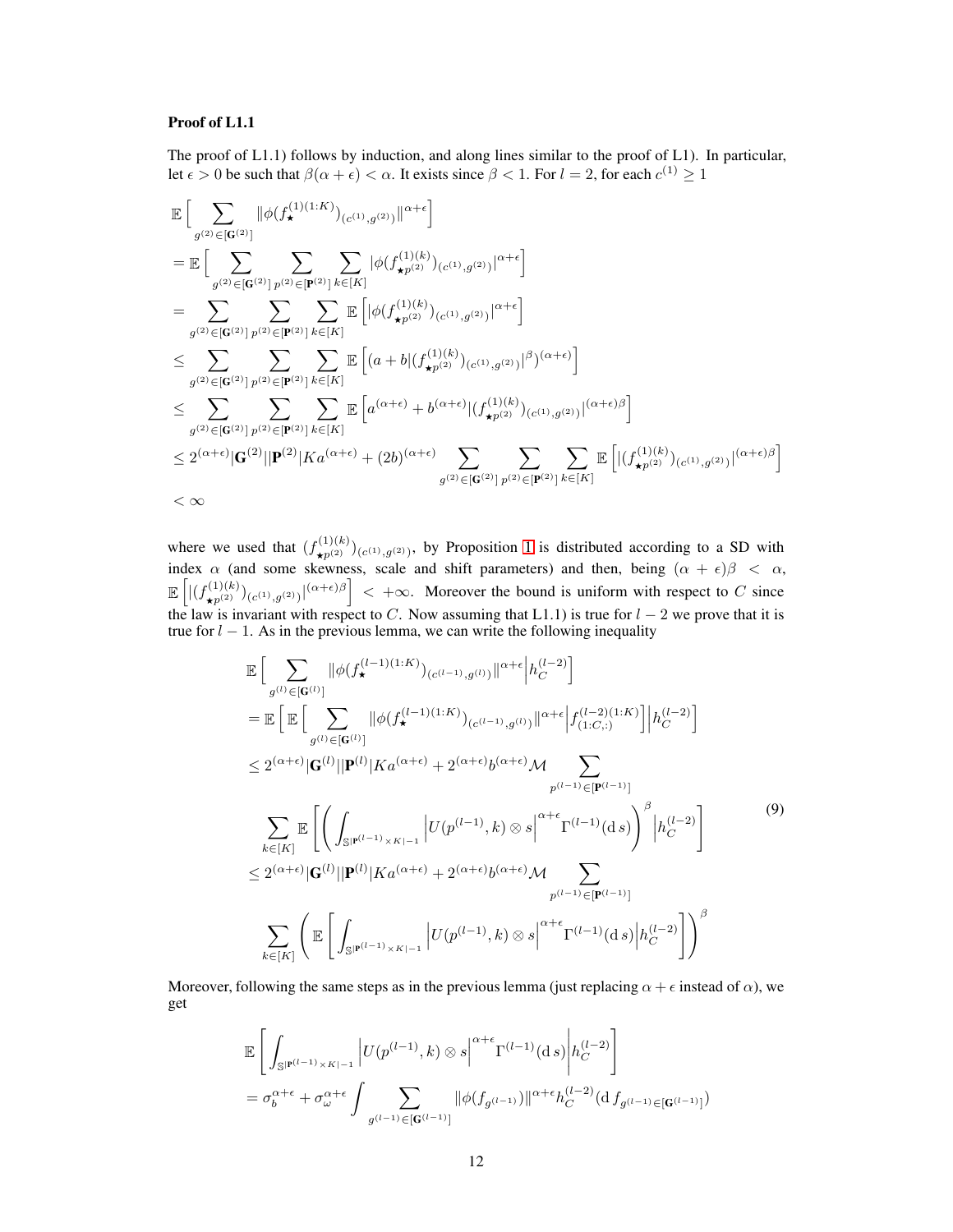and

$$
\begin{aligned} &\int \sum_{g^{(l-1)} \in [\mathbf{G}^{(l-1)}]} \lVert \phi(f_{g^{(l-1)}}) \rVert^{\alpha+\epsilon} h_C^{(l-2)}(\mathrm{d}\, f_{g^{(l-1)} \in [\mathbf{G}^{(l-1)}]}) \\ &= \mathbb{E} \Big[ \sum_{g^{(l-1)} \in [\mathbf{G}^{(l-1)}]} \lVert \phi(f_\star^{(l-2)(1:K)})_{(c^{(l-2)},g^{(l-1)})} \rVert^{\alpha+\epsilon} \Big| h_C^{(l-2)} \Big] \\ &= \mathbb{E} \Big[ \mathbb{E} \Big[ \sum_{g^{(l-1)} \in [\mathbf{G}^{(l-1)}]} \lVert \phi(f_\star^{(l-2)(1:K)})_{(c^{(l-2)},g^{(l-1)})} \rVert^{\alpha+\epsilon} \Big| h_C^{(l-3)} \Big] \Big| h_C^{(l-2)} \Big] \\ &\leq \mathbb{E} \Big[ \mathbb{E} \Big[ \sum_{g^{(l-1)} \in [\mathbf{G}^{(l-1)}]} \lVert \phi(f_\star^{(l-2)(1:K)})_{(c^{(l-2)},g^{(l-1)})} \rVert^{\alpha+\epsilon} \Big| h_C^{(l-3)} \Big] \Big| h_C^{(l-2)} \Big] \end{aligned}
$$

Thus taking the  $\sup_C$  in [\(9\)](#page-11-0), by previous inequalities, it is less or equal than

$$
\begin{split} &2^{(\alpha+\epsilon)}|\mathbf{G}^{(l)}||\mathbf{P}^{(l)}|Ka^{(\alpha+\epsilon)}+2^{(\alpha+\epsilon)}b^{(\alpha+\epsilon)}\mathcal{M}\sum_{p^{(l-1)}\in[\mathbf{P}^{(l-1)}]}\sum_{k\in[K]}\Bigg(\sigma_{b}^{\alpha+\epsilon}+\\ &+\sigma_{\omega}^{\alpha+\epsilon}\mathbb{E}\Big[\sup_{C}\mathbb{E}\Big[\sum_{g^{(l-1)}\in[\mathbf{G}^{(l-1)}]}\|\phi(f_{\star}^{(l-2)(1:K)})_{(c^{(l-2)},g^{(l-1)})}\|^{\alpha+\epsilon}\Big|h_{C}^{(l-3)}\Big]\Big|h_{C}^{(l-2)}\Big]\Bigg)^{\beta}\\ \end{split}
$$

which is bounded by hypothesis induction.

### Proof of L2

By induction hypothesis,  $h_C^{(l-1)}$  $\mathcal{C}^{(l-1)}$  converges to  $h^{(l-1)}$  in distribution with respect to the weak topology. Since the limit law is degenerate on  $h^{(l-1)}$  (in the sense that it provides a.s. the distribution  $q^{(l-1)}$ ), then for every sub-sequence  $(C')$  there exists a sub-sequence  $(C'')$  such that  $h_{C''}^{(l-1)}$  converges a.s. By the induction hypothesis,  $h^{(l-1)}$  is absolutely continuous with respect to the Lebesgue measure. Since  $\phi$  is almost everywhere continuous, and by L1.1) uniformly integrable with respect to  $(h_C^{(l-1)})$  $\binom{(t-1)}{C}$ then we can write the following

$$
\int \sum_{g^{(l)} \in [\mathbf{G}^{(l)}]} |\mathbf{t}^{(l)} \otimes \phi(f_{g^{(l)}})|^{\alpha} h_{C''}^{(l-1)}(\mathrm{d}\, f_{g^{(l)} \in [\mathbf{G}^{(l)}]}) \overset{a.s.}{\rightarrow} \int \sum_{g^{(l)} \in [\mathbf{G}^{(l)}]} |\mathbf{t}^{(l)} \otimes \phi(f_{g^{(l)}})|^{\alpha} q^{(l-1)}(\mathrm{d}\, f_{g^{(l)} \in [\mathbf{G}^{(l)}]})
$$

Thus

$$
\int \sum_{g^{(l)} \in [\mathbf{G}^{(l)}]} | \mathbf{t}^{(l)} \otimes \phi(f_{g^{(l)}})|^{\alpha} h_C^{(l-1)}(\mathrm{d}\, f_{g^{(l)} \in [\mathbf{G}^{(l)}]}) \overset{p}{\to} \int \sum_{g^{(l)} \in [\mathbf{G}^{(l)}]} | \mathbf{t}^{(l)} \otimes \phi(f_{g^{(l)}})|^{\alpha} q^{(l-1)}(\mathrm{d}\, f_{g^{(l)} \in [\mathbf{G}^{(l)}]})
$$

as  $C \rightarrow +\infty$ .

### Proof of L3

Let  $\epsilon > 0$  as in L1.1),  $r = \frac{\alpha + \epsilon}{\alpha}$  and q such that  $\frac{1}{r} + \frac{1}{q} = 1$ . Thus, by Hölder inequality and by the fact that, being  $q > 1$ , for every  $y \ge 0$  it holds that  $(1 - e^{-y})^q \le (1 - e^{-y}) \le y$ , we get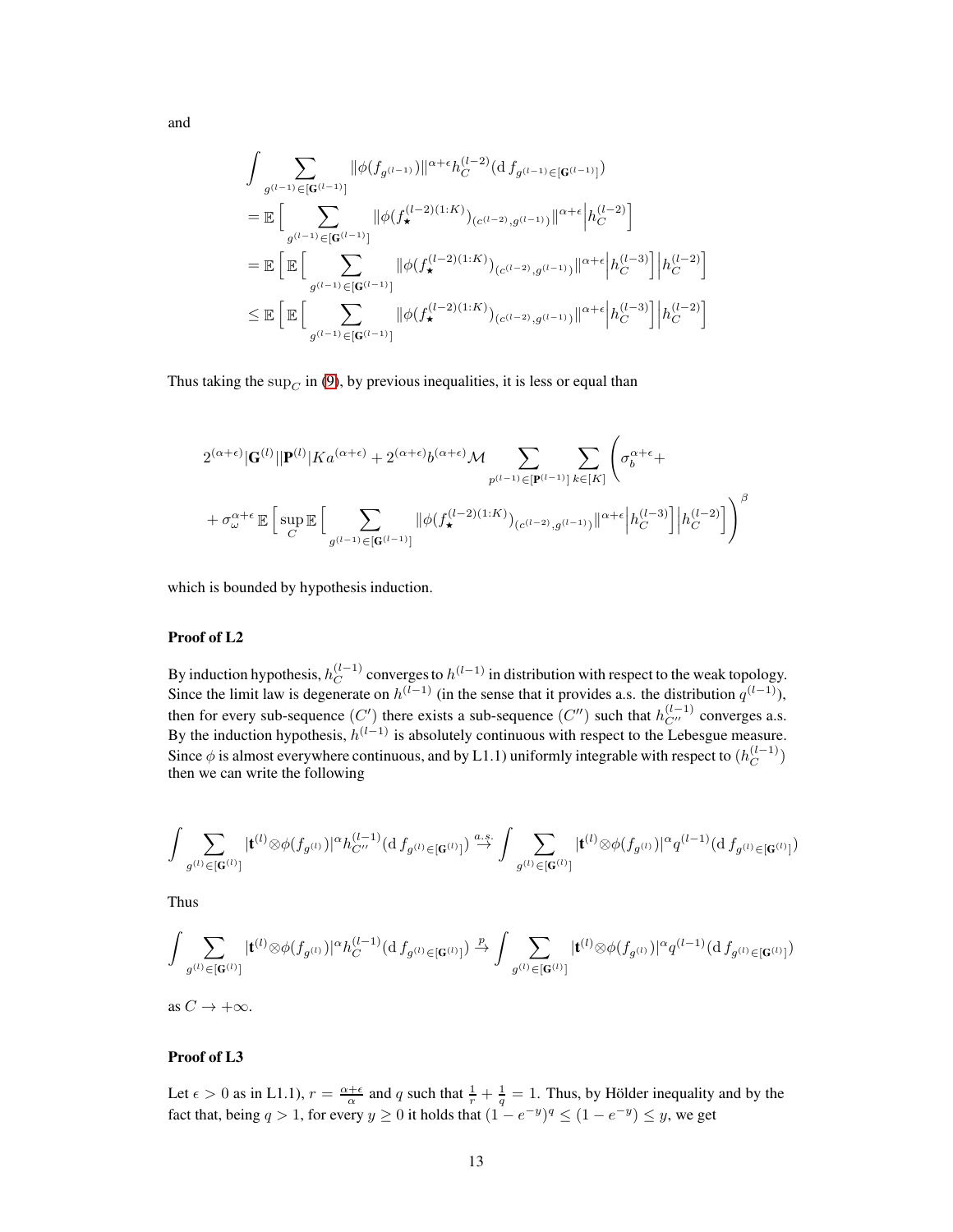$$
\begin{split} &\int \sum_{g^{(l)} \in [\mathbf{G}^{(l)}]} \|\phi(f_{g^{(l)}})\|^\alpha [1-\exp\{-\frac{\sigma_\omega^\alpha}{C}\sum_{g^{(l)} \in [\mathbf{G}^{(l)}]} [\mathbf{t}^{(l)} \otimes \phi(f_{g^{(l)}})]^\alpha\}] h_C^{(l-1)}(\mathrm{d} f_{g^{(l)}}\) \\ &\leq \sum_{g^{(l)} \in [\mathbf{G}^{(l)}]} \Bigg[ \int \|\phi(f_{g^{(l)}})\|^\alpha n_h_C^{(l-1)}(\mathrm{d} f_{g^{(l)}})\Bigg]^{\frac{1}{r}} \times \\ &\quad\times \Bigg[ \int [1-\exp\{-\frac{\sigma_\omega^\alpha}{C}\sum_{g^{(l)} \in [\mathbf{G}^{(l)}]} [\mathbf{t}^{(l)} \otimes \phi(f_{g^{(l)}})]^\alpha\}]^q h_C^{(l-1)}(\mathrm{d} f_{g^{(l)}})\Bigg]^{\frac{1}{q}} \\ &\leq \sum_{g^{(l)} \in [\mathbf{G}^{(l)}]} \Bigg[ \int \|\phi(f_{g^{(l)}})\|^\alpha n_h_C^{(l-1)}(\mathrm{d} f_{g^{(l)}})\Bigg]^{\frac{1}{r}} \Bigg[ \frac{\sigma_\omega^\alpha}{C} \int \sum_{g^{(l)} \in [\mathbf{G}^{(l)}]} [\mathbf{t}^{(l)} \otimes \phi(f_{g^{(l)}})]^\alpha n_C^{(l-1)}(\mathrm{d} f_{g^{(l)}})\Bigg]^{\frac{1}{q}} \\ &\leq \sum_{g^{(l)} \in [\mathbf{G}^{(l)}]} \Bigg[ \int \|\phi(f_{g^{(l)}})\|^\alpha n_h_C^{(l-1)}(\mathrm{d} f_{g^{(l)}})\Bigg]^{\frac{1}{r}} \times \\ &\quad\times \Bigg[ \|\mathbf{t}^{(l)}\|^\alpha \frac{\sigma_\omega^\alpha}{C} \int \sum_{g^{(l)} \in [\mathbf{G}^{(l)}]} \|\phi(f_{g^{(l)}})\|^\alpha n_C^{(l-1)}(\mathrm{d} f_{g^{(l)}})\Bigg]^{\frac{1}{q}} \\ &= \Big( \|\mathbf{t}^{(l)}\|^\alpha \frac{\sigma_\omega^\alpha}{C} \int^{\frac{1}{q}} \sum_{g^{(l)} \in [\mathbf{G}^{(l)}]} \Bigg[ \int \|\phi(f_{g^{(l)}})\|^\alpha n_C^{(
$$

as  $C \rightarrow \infty$  by L1) and L1.1).

### Conclusion: L1 + L1.1 + L2 + L3

By Lagrange theorem for  $y > 0$  there exists  $\theta \in (0,1)$  such that  $e^{-y} = 1 - y + y(1 - e^{-y\theta})$ . In our case, for  $y = y_C(f_{g^{(l)} \in [G^{(l)}]}) = \frac{\sigma_{\omega}^{\alpha}}{C} \sum_{g^{(l)} \in [G^{(l)}]} |t^{(l)} \otimes \phi(f_{g^{(l)}})|^{\alpha}$ , for any C there exists a  $\theta_C \in (0, 1)$  such that, from [\(6\)](#page-7-1), the follow equality holds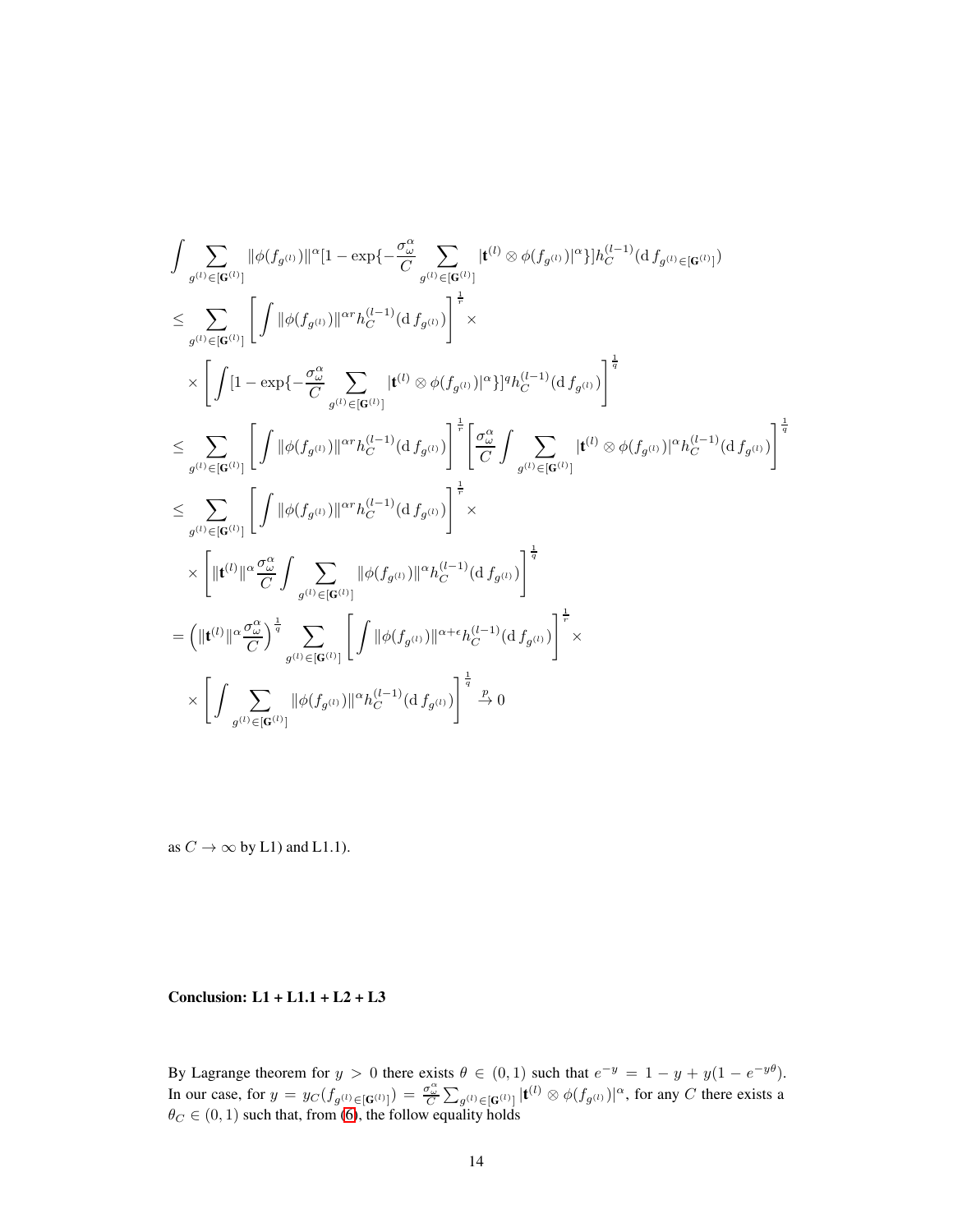$$
\varphi_{\left(f_{(c^{(l)},i)}^{(1,K)}\right)}(\mathbf{t}^{(l)})
$$
\n
$$
=e^{-\sigma_b^{\alpha}|(\mathbf{t}^{(l)}\otimes\mathbf{1}_{(\mathbf{P}^{(l)}\times K)}|^{\alpha}}\mathbb{E}\left[\left(\int e^{-yc\left(f_{g^{(l)}\in[\mathbf{G}^{(l)}]}\right)}h_C^{(l-1)}(\mathrm{d}\,f_{\{g^{(l)}\in[\mathbf{G}^{(l)}]})\right)^{C}\right]
$$
\n
$$
=e^{-\sigma_b^{\alpha}|(\mathbf{t}^{(l)}\otimes\mathbf{1}_{(\mathbf{P}^{(l)}\times K)}|^{\alpha}}\mathbb{E}\left[\left(1-\int y_C\left(f_{g^{(l)}\in[\mathbf{G}^{(l)}]}\right)h_C^{(l-1)}(\mathrm{d}\,f_{\{g^{(l)}\in[\mathbf{G}^{(l)}]})\right)+\right.\left.\left.\int y_C\left(f_{g^{(l)}\in[\mathbf{G}^{(l)}]}\right)\left[1-e^{-\theta_C y_C\left(f_{g^{(l)}\in[\mathbf{G}^{(l)}]}\right)}\right]h_C^{(l-1)}(\mathrm{d}\,f_{\{g^{(l)}\in[\mathbf{G}^{(l)}]}\right)\right)^{C}\right]
$$
\n
$$
= \exp\left\{-\sigma_b^{\alpha}|(\mathbf{t}^{(l)}\otimes\mathbf{1}_{(\mathbf{P}^{(l)}\times K)}|^{\alpha}\right\}\times
$$
\n
$$
\times \mathbb{E}\left[\left(1-\frac{\sigma_{\omega}^{\alpha}}{C}\int \sum_{g^{(l)}\in[\mathbf{G}^{(l)}]}\left|\mathbf{t}^{(l)}\otimes\phi(f_{g^{(l)}})\right|^{\alpha}h_C^{(l-1)}(\mathrm{d}\,f_{\{g^{(l)}\in[\mathbf{G}^{(l)}]})\right)+\right.
$$
\n
$$
+\frac{\sigma_{\omega}^{\alpha}}{C}\int \sum_{g^{(l)}\in[\mathbf{G}^{(l)}]}\left|\mathbf{t}^{(l)}\otimes\phi(f_{g^{(l)}})\right|^{\alpha}\left[1-\exp\left\{-\theta_C\frac{\sigma_{\omega}^{\alpha}}{C}\sum_{g^{(l)}\in[\mathbf{G}^{(l)}]}\left|\mathbf{t}
$$

The last integral tends to 0 as  $C \to \infty$  since by Cauchy inequality  $|t^{(l)} \otimes \phi(f_{g^{(l)}})|^{\alpha} \leq$  $\|\mathbf{t}^{(l)}\|^{\alpha}\|\phi(f_{g^{(l)}})\|^{\alpha}$  we have

$$
\begin{split} & \int \sum_{g^{(l)} \in [\mathbf{G}^{(l)}]} |\mathbf{t}^{(l)} \otimes \phi(f_{g^{(l)}})|^{\alpha} \Big[1 - \exp\Big\{-\theta_C \frac{\sigma_{\omega}^{\alpha}}{C} \sum_{g^{(l)} \in [\mathbf{G}^{(l)}]} |\mathbf{t}^{(l)} \otimes \phi(f_{g^{(l)}})|^{\alpha}\Big\}\Big] \times \\ & \times h_C^{(l-1)}(\mathrm{d}\, f_{\{g^{(l)} \in [\mathbf{G}^{(l)}]\}}) \\ & \leq \|\mathbf{t}^{(l)}\|^{\alpha} \int \sum_{g^{(l)} \in [\mathbf{G}^{(l)}]} \| \phi(f_{g^{(l)}}) \|^{\alpha} \Big[1 - \exp\Big\{-\theta_C \frac{\sigma_{\omega}^{\alpha}}{C} \sum_{g^{(l)} \in [\mathbf{G}^{(l)}]} |\mathbf{t}^{(l)} \otimes \phi(f_{g^{(l)}})|^{\alpha}\Big\}\Big] \times \\ & \times h_C^{(l-1)}(\mathrm{d}\, f_{\{g^{(l)} \in [\mathbf{G}^{(l)}]\}}) \\ & \leq \|\mathbf{t}^{(l)}\|^{\alpha} \int \sum_{g^{(l)} \in [\mathbf{G}^{(l)}]} \| \phi(f_{g^{(l)}}) \|^{\alpha} \Big[1 - \exp\Big\{-\frac{\sigma_{\omega}^{\alpha}}{C} \sum_{g^{(l)} \in [\mathbf{G}^{(l)}]} |\mathbf{t}^{(l)} \otimes \phi(f_{g^{(l)}})|^{\alpha}\Big\}\Big] \times \\ & \times h_C^{(l-1)}(\mathrm{d}\, f_{\{g^{(l)} \in [\mathbf{G}^{(l)}]\}}) \end{split}
$$

which tends to 0 in probability by L3). Thus, by using the definition of the exponential function  $e^x = \lim_{n \to \infty} (1 + \frac{x}{n})^n$ , and by L2), we get

$$
\varphi_{\left(f_{(c^{(1)},c)}^{(1)(1:K)}\right)}(\mathbf{t}^{(l)})
$$
\n
$$
\rightarrow \exp\left\{-\sigma_{b}^{\alpha}|\mathbf{t}^{(l)}\otimes\mathbb{1}_{(\mathbf{P}^{(1)}\times K)}|^{\alpha} - \sigma_{\omega}^{\alpha}\int\sum_{g^{(l)}\in[\mathbf{G}^{(l)}]}|\mathbf{t}^{(l)}\otimes\phi(f_{g^{(l)}})|^{\alpha}q^{(l-1)}(\mathrm{d}\,f_{\{g^{(l)}\in[\mathbf{G}^{(l)}]\}})\right\}
$$
\n
$$
= \exp\left\{-\sigma_{b}^{\alpha}|\!|\mathbb{1}_{(\mathbf{P}^{(l)}\times K)}\!|\!|^{\alpha}|\mathbf{t}^{(l)}\otimes\frac{\mathbb{1}_{(\mathbf{P}^{(l)}\times K)}|}{\|\mathbb{1}_{(\mathbf{P}^{(l)}\times K)}\|}\!|^{\alpha} + \right.
$$
\n
$$
-\sigma_{\omega}^{\alpha}\int\sum_{g^{(l)}\in[\mathbf{G}^{(l)}]} |\phi(f_{g^{(l)}})||^{\alpha}|\mathbf{t}^{(l)}\otimes\frac{\phi(f_{g^{(l)}})|}{\|\phi(f_{g^{(l)}})||}\!|^{\alpha}q^{(l-1)}(\mathrm{d}\,f_{\{g^{(l)}\in[\mathbf{G}^{(l)}]\}})\right\}
$$
\n
$$
= \exp\left\{-\int_{\mathbb{S}^{|\mathbf{P}^{(l)}\times K|^{-1}}|\mathbf{t}^{(l)}\otimes s^{(l)}|^{\alpha}\Gamma_{\infty}^{(l)}(\mathrm{d}\,s^{(l)})\right\}
$$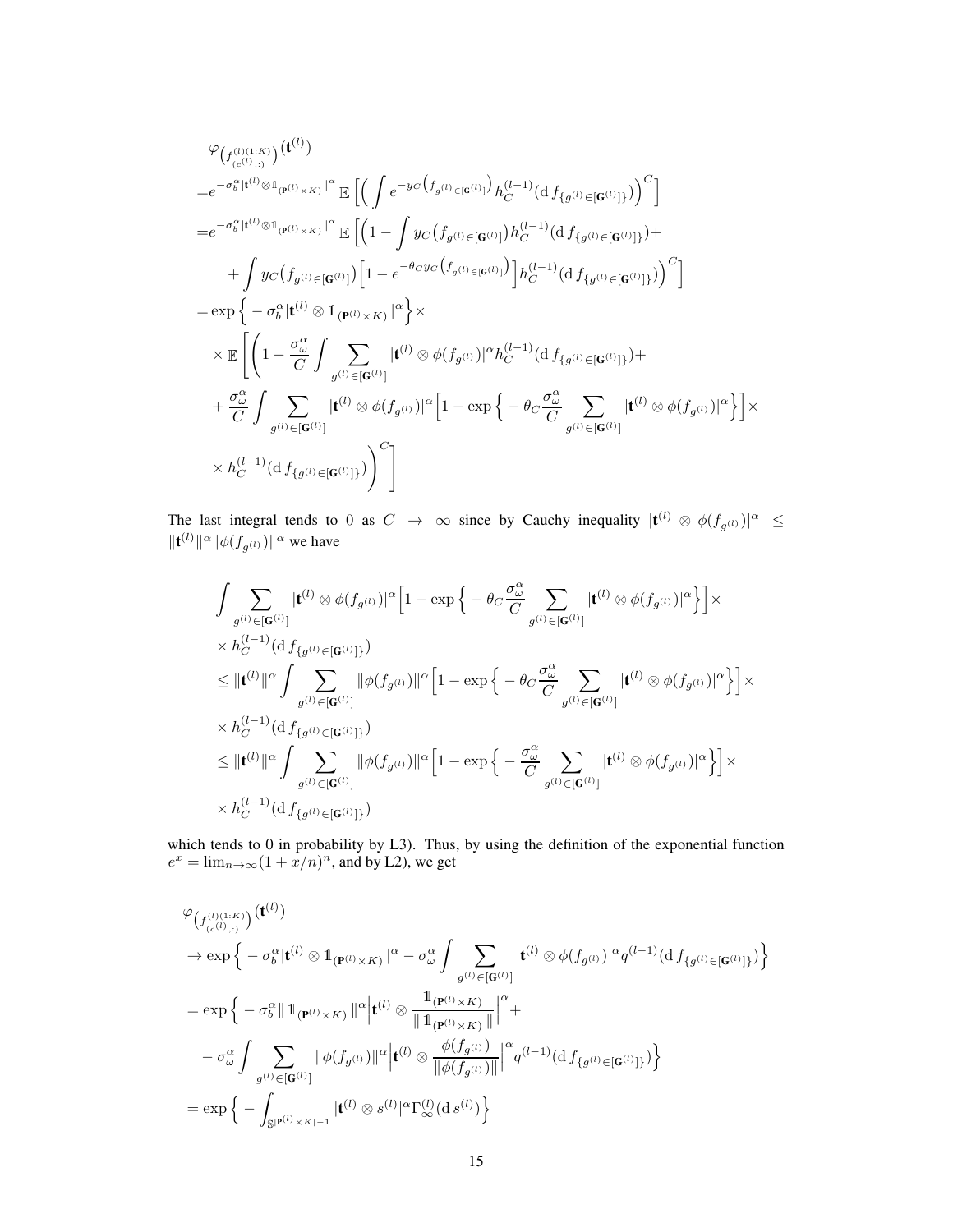where

$$
\Gamma_{\infty}^{(l)} = ||\sigma_b \, 1_{(\mathbf{P}^{(l)} \times K)} ||^{\alpha} \Psi^{(l)} \Big( 1_{(\mathbf{P}^{(l)} \times K)} \Big) + + \int \sum_{g^{(l)} \in [\mathbf{G}^{(l)}]} ||\sigma_{\omega} \phi(f_{g^{(l)}})||^{\alpha} \Psi^{(l)} \Big( \phi(f_{g^{(l)}}) \Big) q^{(l-1)} (\mathrm{d} f_{\{g^{(l)} \in [\mathbf{G}^{(l)}] \}}) \square
$$

### SM A.1

We prove that  $f_{(c^{(1)}, 1)}^{(1)(1:K)}$  $C_{(c^{(1)};.)}^{(1)(1:K)} \sim \text{St}_{\mathbf{P}^{(1)} \times K}(\alpha, \Gamma^{(1)}),$  where  $\Gamma^{(1)} = \parallel \! \sigma_{b} \, \mathbb{1}_{({\bf P}^{(1)} \times K)} \! \parallel^{\alpha} \! \Psi^{(1)} (\mathbb{1}_{({\bf P}^{(1)} \times K)})$  $+\qquad\qquad$  $(c^{(0)}, g^{(1)}) \in [C^{(0)} \times \mathbf{G}^{(1)}]$  $\|\sigma_\omega(x^{(1:K)}_{\star})_{(c^{(0)},g^{(1)})}\|^{\alpha} \Psi^{(1)}\left((x^{(1:K)}_{\star})_{(c^{(0)},g^{(1)})}\right)$ 

*Proof.* For  $l = 1$ , from definition [\(5\)](#page-2-5) and assumption [\(3\)](#page-2-4) we have that, for any  $t^{(1)} :=$  $[t_{p^{(1)}}^{(1)(k)}]_{\{(p^{(1)},k)\in[\mathbf{P}^{(1)}\times K]\}} \in \mathbb{R}^{\mathbf{P}^{(1)}\times K}$ 

$$
\varphi_{(f_{(c^{(1)},1)}^{(1)(1:K)})}(t^{(1)})
$$
\n
$$
= \mathbb{E}\left[\exp\left\{i t^{(1)} \otimes f_{(c^{(1)},i)}^{(1)(1:K)}\right\}\right]
$$
\n
$$
= \mathbb{E}\left[\exp\left\{i t^{(1)} \otimes \left(W_{(c^{(1)},i)}^{(1)(1:K)}\right)^{(\mathbf{P}^{(1)},K)} x_{\star}^{(1:K)} + b_{c^{(1)}}^{(1)} \mathbf{1}_{(\mathbf{P}^{(1)} \times K)}\right)\right\}\right]
$$
\n
$$
= \mathbb{E}\left[\exp\left\{i W_{(c^{(1)},i)}^{(1)} \otimes \mathbf{1}_{(\mathbf{P}^{(1)} \times K)}\right\}\right]
$$
\n
$$
= \mathbb{E}\left[\exp\left\{b_{c^{(1)}}^{(1)} t^{(1)} \otimes \mathbf{1}_{(\mathbf{P}^{(1)} \times K)}\right\}\right]
$$
\n
$$
\times \prod_{(c^{(0)},g^{(1)}) \in [C^{(0)} \times G^{(1)}]} \mathbb{E}\left[\exp\left\{i W_{(c^{(1)},c^{(0)},g^{(1)})}^{(1)} t^{(1)} \otimes (x_{\star}^{(1:K)})_{(c^{(0)},g^{(1)})}\right)\right\}\right]
$$
\n
$$
= e^{-\sigma_{b}^{2} |t^{(1)} \otimes \mathbf{1}_{(\mathbf{P}^{(1)} \times K)}|^{c}} \prod_{(c^{(0)},g^{(1)}) \in [C^{(0)} \times G^{(1)}]} e^{-\sigma_{a}^{2} |t^{(1)} \otimes (x_{\star}^{(1:K)})_{(c^{(0)},g^{(1)})}\right|^{c}} \tag{c),
$$
\n
$$
= \exp\left\{-\sigma_{b}^{2} |t^{(1)} \otimes \mathbf{1}_{(\mathbf{P}^{(1)} \times K)}|^{c} - \sigma_{a}^{2} \sum_{(c^{(0)},g^{(1)}) \in [C^{(0)} \times G^{(1)}]} \left|t^{(1)} \otimes (x_{\star}^{(1:K)})_{(c^{(0)},g^{(1)})}|^{c}\right\}\right\}
$$
\n
$$
= \exp\left\{-\sigma_{b}^{2}
$$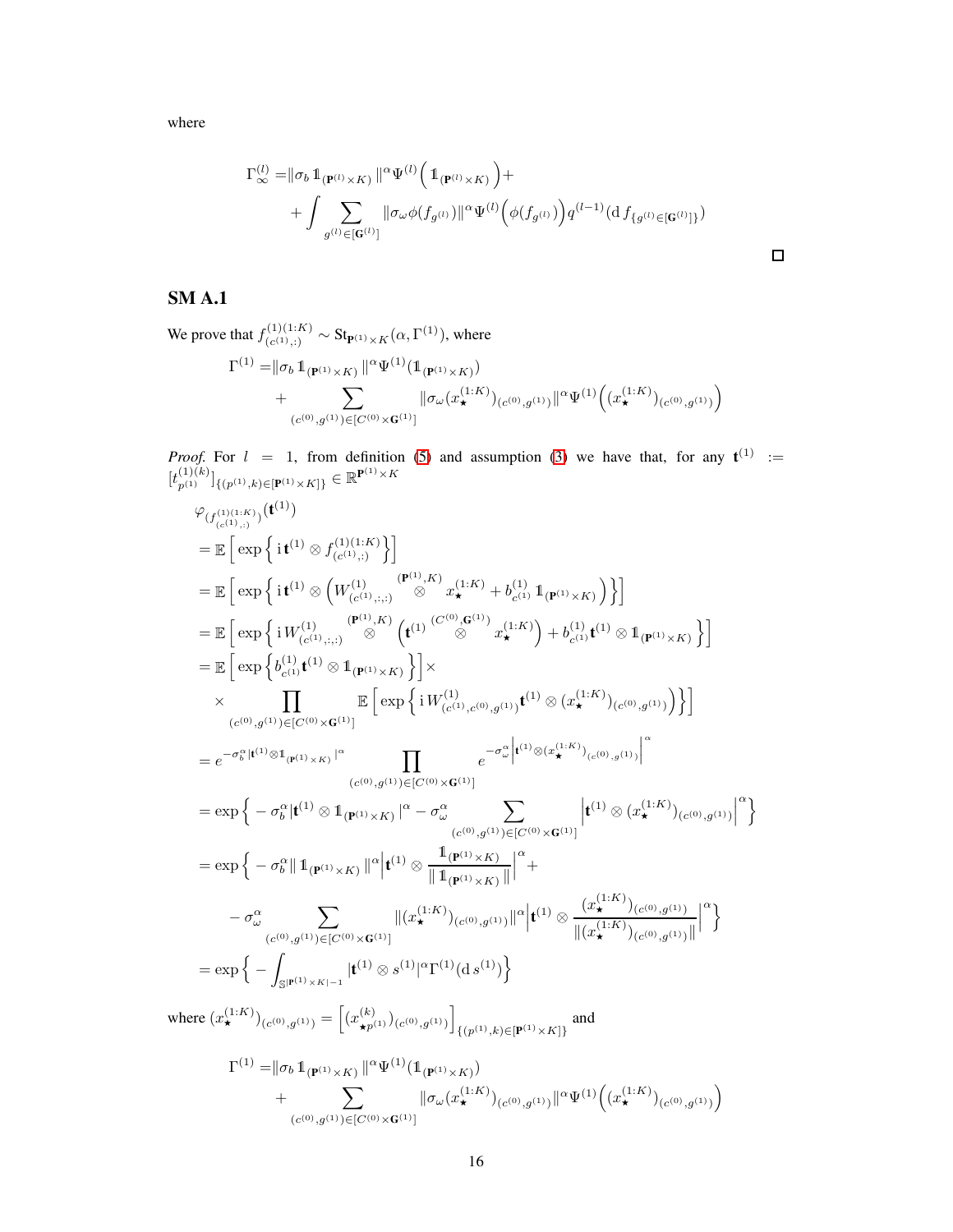## SM A.2

We prove that for each  $l = 2, \ldots, L, f_{(c(l))}^{(l)(1:K)}$  $\int_{(c^{(l)}(t))}^{(l)(1:K)} |f_{(1:C,:)}^{(l-1)(1:K)} \sim \text{St}_{\mathbf{P}^{(l)} \times K}(\alpha, \Gamma^{(l)}),$  where

$$
\begin{split} \Gamma_C^{(l)} = & \|\sigma_b \, \mathbb{1}_{(\mathbf{P}^{(l)} \times K)} \, \|^\alpha \Psi^{(l)} \Big( \, \mathbb{1}_{(\mathbf{P}^{(l)} \times K)} \Big) + \\ & + \frac{1}{C} \sum_{(c^{(l-1)}, g^{(l)}) \in [C \times \mathbf{G}^{(l)}]} \| \sigma_\omega \phi(f_\star^{(l-1)(1:K)})_{(c^{(l-1)}, g^{(l)})} \|^\alpha \Psi^{(l)} \Big( \phi(f_\star^{(l-1)(1:K)})_{(c^{(l-1)}, g^{(l)})} \Big) \end{split}
$$

*Proof.* For  $l \geq 2$ , from definition [\(5\)](#page-2-5) and assumption [\(3\)](#page-2-4) we have that, for any  $t^{(l)} :=$  $[t_{n(l)}^{(l)(k)}]$  ${}_{p^{(l)}}^{(l)(k)}]_{\{(p^{(l)},k)\in[\mathbf{P}^{(l)}\times K]\}}\in\mathbb{R}^{\mathbf{P}^{(l)}\times K}$ , it holds

$$
\varphi_{\left(f_{(c^{(1),K)}}^{(1)(1,K)}|f_{(1:c,:)}^{(1-i)(1:K)}\right)}(\mathbf{t}^{(l)})
$$
\n
$$
= \mathbb{E}\left[\exp\left\{\mathbf{i}\,\mathbf{t}^{(l)}\otimes f_{(c^{(l)},:)}^{(l)(1:K)}|f_{(1:C,:)}^{(l-1)(1:K)}\right\}\right]
$$
\n
$$
= \mathbb{E}\left[\exp\left\{\mathbf{i}\,\mathbf{t}^{(l)}\otimes \left(\frac{1}{C^{1/\alpha}}W_{(c^{(l)},:,:)}^{(l)}\otimes \phi(f_{\mathbf{x}}^{(l-1)(1:K)})+b_{c^{(l)}}^{(l)}\mathbbm{1}_{(\mathbf{P}^{(l)}\times K)}\right)\right\}\right]
$$
\n
$$
= \mathbb{E}\left[\exp\left\{\mathbf{i}\,\frac{1}{C^{1/\alpha}}W_{(c^{(l)},:,:)}^{(l)}\otimes K\left(\mathbf{t}^{(l)}\otimes \phi(f_{\mathbf{x}}^{(l-1)(1:K)})\right)+\left(b_{c^{(l)}}^{(l)}\mathbbm{1}_{(\mathbf{P}^{(l)}\times K)}\right)\right\}\right]
$$
\n
$$
= \mathbb{E}\left[\exp\left\{\mathbf{i}\frac{1}{C^{1/\alpha}}W_{(c^{(l)},:,:)}^{(l)}\otimes \mathbbm{1}_{(\mathbf{P}^{(l)}\times K)}\right\}\right]\times
$$
\n
$$
\times \prod_{(c^{(l-1)},g^{(l)})\in[C\times\mathbf{G}^{(l)}]} \mathbb{E}\left[\exp\left\{\mathbf{i}\frac{1}{C^{1/\alpha}}W_{(c^{(l)},c^{(l-1)},g^{(l)})}^{(l)}\left(\mathbf{t}^{(l)}\otimes \phi(f_{\mathbf{x}}^{(l-1)(1:K)})_{(c^{(l-1)},g^{(l)})}\right)\right\}\right]
$$
\n
$$
= e^{-\sigma_{b}^{2}\mathbbm{1}}\mathbf{i}^{(l)}\otimes\mathbbm{1}_{(\mathbf{P}^{(l)}\times K)}\left[\mathbbm{1}_{(\mathbf{C}^{(l-1)},g^{(l)})\in[C\times\mathbf{G}^{(l)}]}\right]
$$
\n
$$
= \exp\left\{-\sigma_{
$$

where

$$
\Gamma_C^{(l)} = ||\sigma_b \mathbb{1}_{(\mathbf{P}^{(l)} \times K)} ||^{\alpha} \Psi^{(l)} \Big( \mathbb{1}_{(\mathbf{P}^{(l)} \times K)} \Big) + + \frac{1}{C} \sum_{(c^{(l-1)}, g^{(l)}) \in [C \times \mathbf{G}^{(l)}]} ||\sigma_\omega \phi(f_\star^{(l-1)(1:K)})_{(c^{(l-1)}, g^{(l)})} ||^{\alpha} \Psi^{(l)} \Big( \phi(f_\star^{(l-1)(1:K)})_{(c^{(l-1)}, g^{(l)})} \Big)
$$

with  $(f_{\star}^{(l-1)(1:K)})_{(c^{(l-1)},g^{(l)})} = \left[ (f_{\star p^{(l)}}^{(l-1)(k)})_{(c^{(l-1)},g^{(l)})} \right]$  $\Box$  $\{(p^{(l)},k)\in[{\bf P}^{(l)}\times K]\}$ .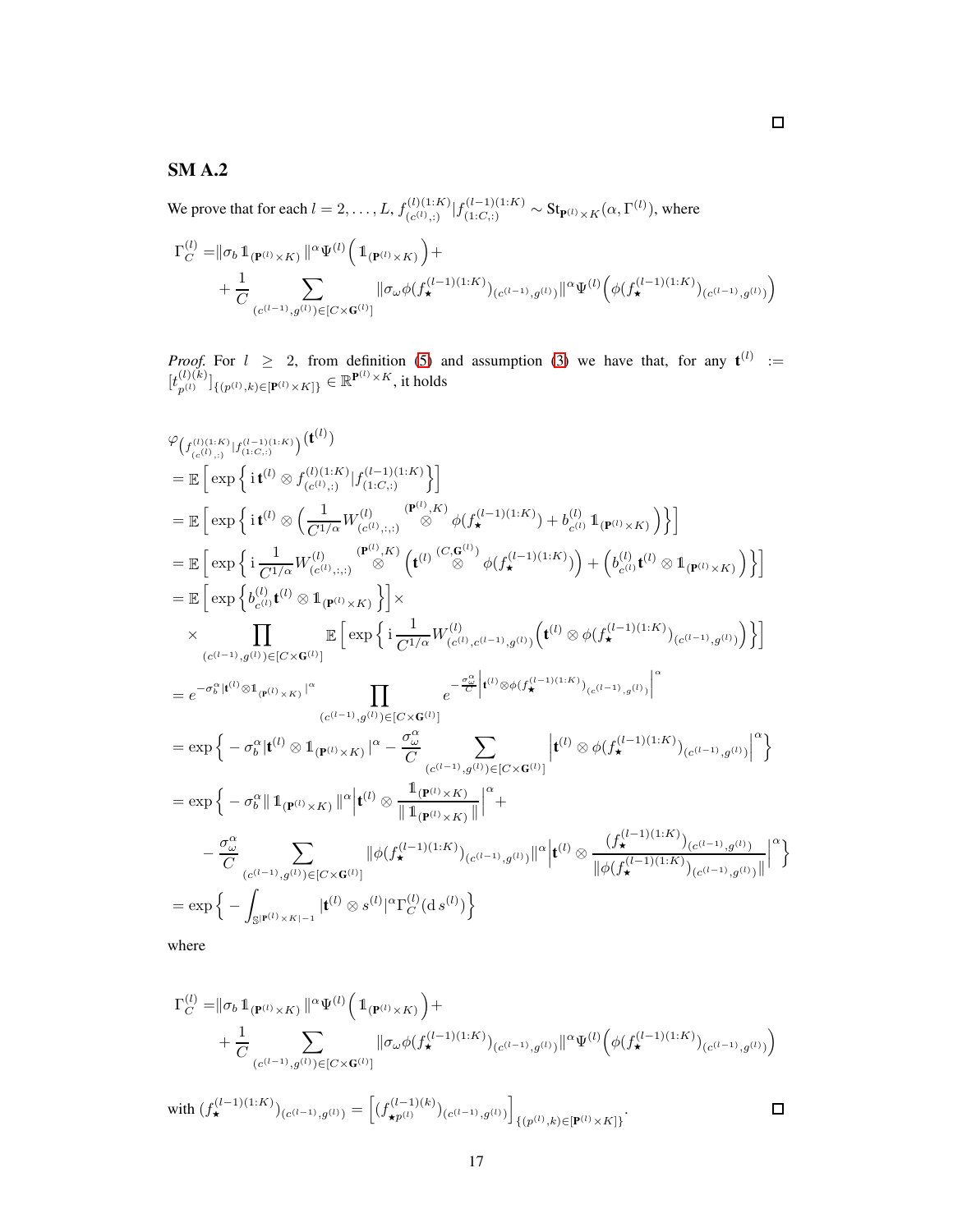### SM B

We prove that for each  $l \in [L]$ ,  $f^{(l)(1:K)} = f^{(l)}(x^{(1:K)}, C) \stackrel{d}{\rightarrow} \bigotimes_{c^{(l)}=1}^{\infty} \text{St}_{\mathbf{P}^{(l)} \times K}(\alpha, \Gamma_{\infty}^{(l)})$  as  $C \rightarrow$ ∞.

The symbol  $\otimes$  here denotes the product measure. The proof follows by the Cramér-Wold theorem for finite-dimensional projection of  $f^{(l)(1:K)} = f^{(l)}(x^{(1:K)}, C)$  for which it is sufficient to prove the large C asymptotic behavior of any linear combination of the  $f_{(c(1), 1)}^{(l)(1:K)}$  $(c^{(l)}(c^{(l)}))$ 's for  $c^{(l)} \in \mathcal{L} \subset \mathbb{N}$ . See, e.g. [Billingsley \[1999\]](#page-3-3) for details.

*Proof.* Following the notation of [Matthews et al.](#page-4-2) [\[2018\]](#page-4-2), consider a finite linear combination of the function values without the bias, i.e. fix  $z = (z_{c^{(l)}})_{\{c^{(l)} \in \mathcal{L}\}}$  and define

$$
\mathcal{T}^{(l)}(\mathcal{L}, z, x^{(1:K)}, C^{(l-1)}) = \sum_{c^{(l)} \in \mathcal{L}} z_{c^{(l)}} [f_{(c^{(l)}, :)}^{(l)(1:K)} - b_{c^{(l)}}^{(l)} 1\!\!1_{(\mathbf{P}^{(l)} \times K)}].
$$

The case  $l = 1$  is easy since it does not depend on C, indeed we get

$$
\mathcal{T}^{(1)}(\mathcal{L}, z, x^{(1:K)}, C^{(0)}) = \sum_{c^{(1)} \in \mathcal{L}} z_{c^{(1)}} W^{(1)}_{(c^{(1)}, :, ;)} \overset{(\mathbf{P}^{(1)}, K)}{\otimes} x^{(1:K)}_{\star}
$$

and, following the same steps as in Theorem [3,](#page-6-1) for any  $\mathbf{t}^{(1)} := [t_{p^{(1)}}^{(1)(k)}]_{\{(p^{(1)},k)\in[\mathbf{P}^{(1)}\times K]\}} \in \mathbb{R}^{\mathbf{P}^{(1)}\times K}$ , called  $||z||^{\alpha} = \sum_{c^{(1)} \in \mathcal{L}} |z_{c^{(1)}}|^{\alpha}$ , we get

$$
\varphi_{\left(T^{(1)}(\mathcal{L},z,x^{(1:K)},C^{(0)})\right)}(\mathbf{t}^{(1)})
$$
\n
$$
= \mathbb{E}\left[\exp\left\{\mathbf{i}\mathbf{t}^{(1)}\otimes T^{(1)}(\mathcal{L},z,x^{(1:K)},C^{(0)})\right\}\right]
$$
\n
$$
= \mathbb{E}\left[\exp\left\{\mathbf{i}\mathbf{t}^{(1)}\otimes\left(\sum_{c^{(1)}\in\mathcal{L}}z_{c^{(1)}}W_{(c^{(1)},;;)}^{(1)}\otimes\mathbf{x}^{(1:K)}_{\star}\right)\right\}\right]
$$
\n
$$
= \mathbb{E}\left[\exp\left\{\mathbf{i}\sum_{c^{(1)}\in\mathcal{L}}z_{c^{(1)}}W_{(c^{(1)},;;)}^{(1)}\otimes\mathbf{x}^{(1:K)}_{\star}\right(\mathbf{t}^{(1)}\otimes\mathbf{x}^{(1:K)}_{\star})\right\}\right]
$$
\n
$$
= \prod_{(c^{(1)},c^{(0)},g^{(1)})\in\mathcal{L}\times[C^{(0)}\times\mathbf{G}^{(1)}]} \mathbb{E}\left[\exp\left\{\mathbf{i}z_{c^{(1)}}W_{(c^{(1)},c^{(0)},g^{(1)})}^{(1)}\mathbf{t}^{(1)}\otimes(x^{(1:K)}_{\star})_{(c^{(0)},g^{(1)})}\right)\right\}]
$$
\n
$$
= \prod_{(c^{(1)},c^{(0)},g^{(1)})\in\mathcal{L}\times[C^{(0)}\times\mathbf{G}^{(1)}]} \exp\left\{-\left(|z_{c^{(1)}}|\sigma_{\omega}\right)^{\alpha}|\mathbf{t}^{(1)}\otimes(x^{(1:K)}_{\star})_{(c^{(0)},g^{(1)})}\right|^{\alpha}\right\}
$$
\n
$$
= \exp\left\{-\sigma_{\omega}^{\alpha}\|z\|^{\alpha}\sum_{(c^{(0)},g^{(1)})\in[C^{(0)}\times\mathbf{G}^{(1)}]} \left|\mathbf{t}^{(1)}\otimes(x^{(1:K)}_{\star})_{(c^{(0)},g^{(1)})}\right|^{\alpha}\right\}
$$
\n
$$
= \exp\left\{-\sigma_{\omega}^{\alpha}\|z\|^{\alpha}\sum_{(c^{(
$$

where  $\Delta_C^{(1)}$ <sup>(1)</sup> coincides with  $\Gamma^{(1)}$  just replacing  $\sigma_b \leftarrow 0$  and  $\sigma_{\omega} \leftarrow \sigma_{\omega} ||z||$ . Thus since the characteristic function does not depend on C we get (as  $C \to \infty$ )

$$
\mathcal{T}^{(1)}(\mathcal{L},z,x^{(1:K)},C^{(0)})\overset{d}{\to} \mathrm{St}_{\mathbf{P}^{(1)}\times K}(\alpha,\Delta_{\infty}^{(1)})
$$

where

$$
\Delta^{(1)}=\Delta^{(1)}_\infty=\|z\|^\alpha\sum_{(c^{(0)},g^{(1)})\in[C^{(0)}\times\mathbf{G}^{(1)}]} \|\sigma_\omega(x_\star^{(1:K)})_{(c^{(0)},g^{(1)})}\|^{\alpha}\Psi^{(1)}\Big((x_\star^{(1:K)})_{(c^{(0)},g^{(1)})}\Big)
$$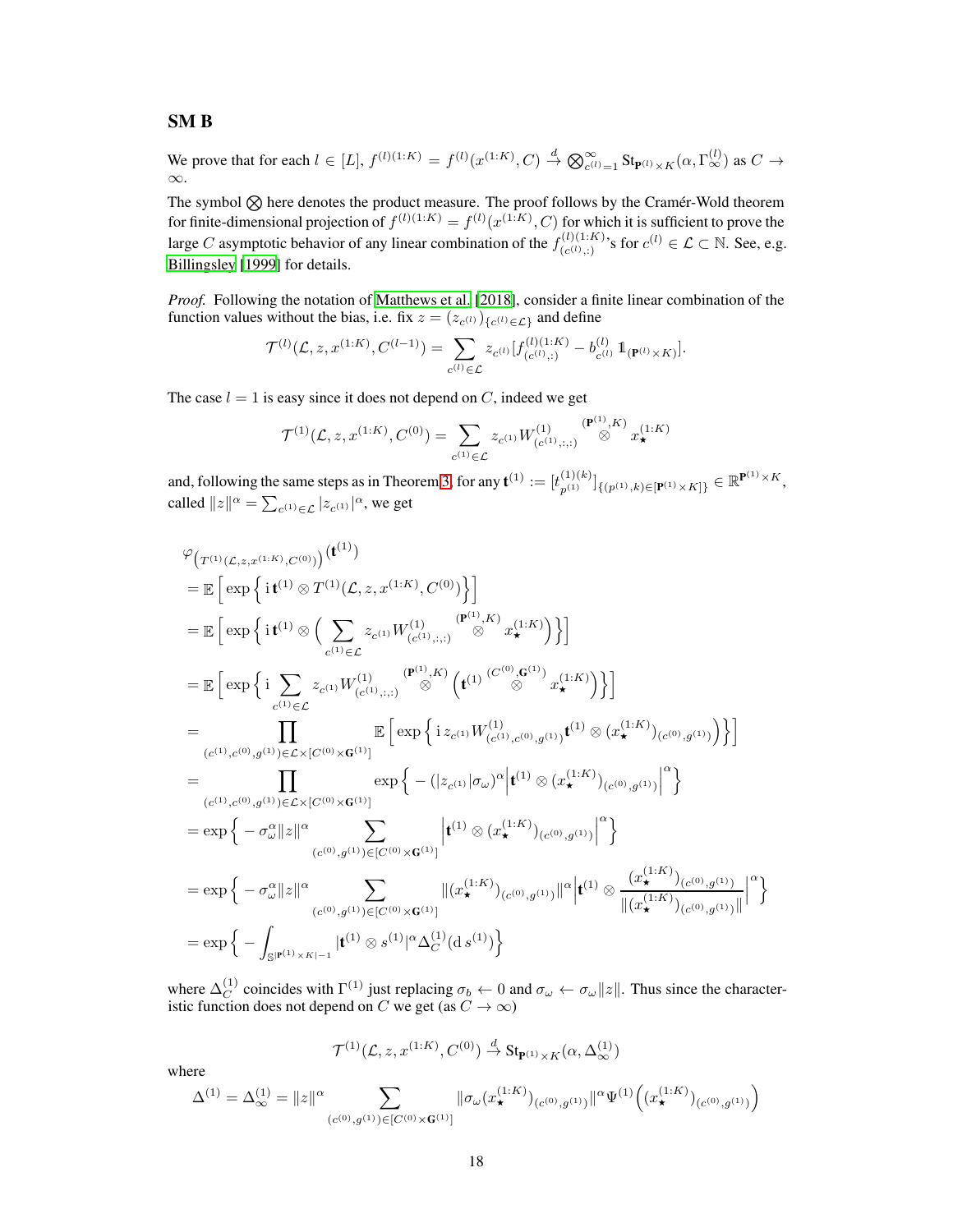For  $l = 2, \ldots, L$ ,

$$
\mathcal{T}^{(l)}(\mathcal{L}, z, x^{(1:K)}, C) = \sum_{c^{(l)} \in \mathcal{L}} \frac{z_{c^{(l)}}}{C^{1/\alpha}} W^{(l)}_{(c^{(l)}, :, ;)} \stackrel{(\mathbf{P}^{(l)}, K)}{\otimes} \phi(f_{\star}^{(l-1)(1:K)})
$$

and, following the same steps as in Theorem [4,](#page-6-0) for any  $\mathbf{t}^{(l)} := [t_{n^{(l)}}^{(l)(k)}]$  ${}_{p^{(l)}}^{(l)(k)}]_{\{(p^{(l)},k)\in[\mathbf{P}^{(l)}\times K]\}}\in\mathbb{R}^{\mathbf{P}^{(l)}\times K},$ called  $||z||^{\alpha} = \sum_{c^{(l)} \in \mathcal{L}} |z_{c^{(l)}}|^{\alpha}$ , we get

$$
\varphi_{\left(T^{(l)}(\mathcal{L},z,x^{(1:K)},C)\right)f_{(1:C,:)}^{(l-1)(1:K)}\right)}(\mathbf{t}^{(l)})
$$
\n
$$
= \mathbb{E}\left[\exp\left\{\mathbf{i}\,\mathbf{t}^{(l)}\otimes T^{(l)}(\mathcal{L},z,x^{(1:K)},C)\big|f_{(1:C,:)}^{(l-1)(1:K)}\right\}\right]
$$
\n
$$
= \mathbb{E}\left[\exp\left\{\mathbf{i}\,\mathbf{t}^{(l)}\otimes\left(\sum_{c^{(l)}\in\mathcal{L}}\frac{z_{c^{(l)}}}{C^{1/\alpha}}W_{(c^{(l)},::)}^{(l)}\otimes\phi(f_{\mathbf{x}}^{(l-1)(1:K)})\right)\right\}\right]
$$
\n
$$
= \mathbb{E}\left[\exp\left\{\mathbf{i}\sum_{c^{(l)}\in\mathcal{L}}\frac{z_{c^{(l)}}}{C^{1/\alpha}}W_{(c^{(l)},::)}^{(l)}\otimes\phi(f_{\mathbf{x}}^{(l-1)(1:K)})\right)\right\}\right]
$$
\n
$$
= \mathbb{E}\left[\exp\left\{\mathbf{i}\sum_{c^{(l)}\in\mathcal{L}}\frac{z_{c^{(l)}}}{C^{1/\alpha}}W_{(c^{(l)},::)}^{(l)}\otimes\phi(f_{\mathbf{x}}^{(l-1)(1:K)})\right\}\right]
$$
\n
$$
= \mathbb{E}\left[\exp\left\{\mathbf{i}\sum_{c^{(l)}\in\mathcal{L}}\frac{z_{c^{(l)}}}{C^{1/\alpha}}W_{(c^{(l)},c^{(l-1)},g^{(l)})}^{(l)}\right\}W_{(c^{(l-1)}),g^{(l)})}^{(l)}\right\}
$$
\n
$$
= \exp\left\{-\frac{\exp\left\{-\frac{(|z_{c^{(l)}}|\sigma_{\omega})^{\alpha}}{C}\right|}{\sum_{(c^{(l-1)},g^{(l)})\in\mathcal{L}\times\mathcal{G}^{(l)}|}\left|\mathbf{t}^{(l)}\otimes\phi(f_{\mathbf{x}}^{(l-1)(1:K)})_{(c^{(l-1)},g^{(l)})}\right|^{\alpha}\right\}
$$
\n
$$
= \exp\left\{-\frac{\sigma_{\omega}^{\alpha}}{C}\|\mathbf{
$$

where  $\Delta_C^{(l)}$  $\mathcal{C}^{(l)}$  coincides with  $\Gamma_C^{(l)}$  $C_C^{(t)}$  just replacing  $\sigma_b \leftarrow 0$  and  $\sigma_\omega \leftarrow \sigma_\omega ||z||$ . Now, proceeding as in Theorem [1,](#page-3-4) we get the weak limit as  $C \rightarrow +\infty$ , i.e.

$$
\mathcal{T}^{(l)}(\mathcal{L}, z, x^{(1:K)}, C) \stackrel{d}{\rightarrow} \text{St}_{\mathbf{P}^{(l)} \times K}(\alpha, \Delta_{\infty}^{(l)})
$$

where

$$
\Delta_{\infty}^{(l)} = \|z\|^{\alpha} \int \sum_{g^{(l)} \in [\mathbf{G}^{(l)}]} \|\sigma_{\omega}\phi(f_{g^{(l)}})\|^{\alpha} \Psi^{(l)}\Big(\phi(f_{g^{(l)}})\Big) q^{(l-1)} (\mathrm{d}\, f_{\{g^{(l)} \in [\mathbf{G}^{(l)}]\}})
$$

This completes the proof.

### SM C

Focus the attention on the last layer L. We found that  $f^{(L)(1:K)} \stackrel{d}{\to} f^{(L)(1:K)}_{\infty}$ , i.e. a convergence of a sequence of  $\mathbb{R}^{\infty} \times P^{(L)} \times K$ -valued random variables. To gather information on the positions  $\mathbf{P}^{(L)}$  we consider a linear combination with respect to  $\mathbf{P}^{(L)}$ , i.e. we project the  $\infty \times \mathbf{P}^{(L)} \times K$  dimensional vector  $f^{(L)(1:K)} = f^{(L)}(x^{(1:K)}, C)$  into a  $\infty \times K$  dimensional vectors, and we take the limit as  $C \to \infty$ . More precisely, for  $l \in [L]$ , fix  $\mathbf{u} \in \mathbb{R}^{P^{(l)}}$  such that  $\mathbf{u} \otimes \mathbb{1}_{(P^{(l)})} = 1$  and define the

 $\Box$